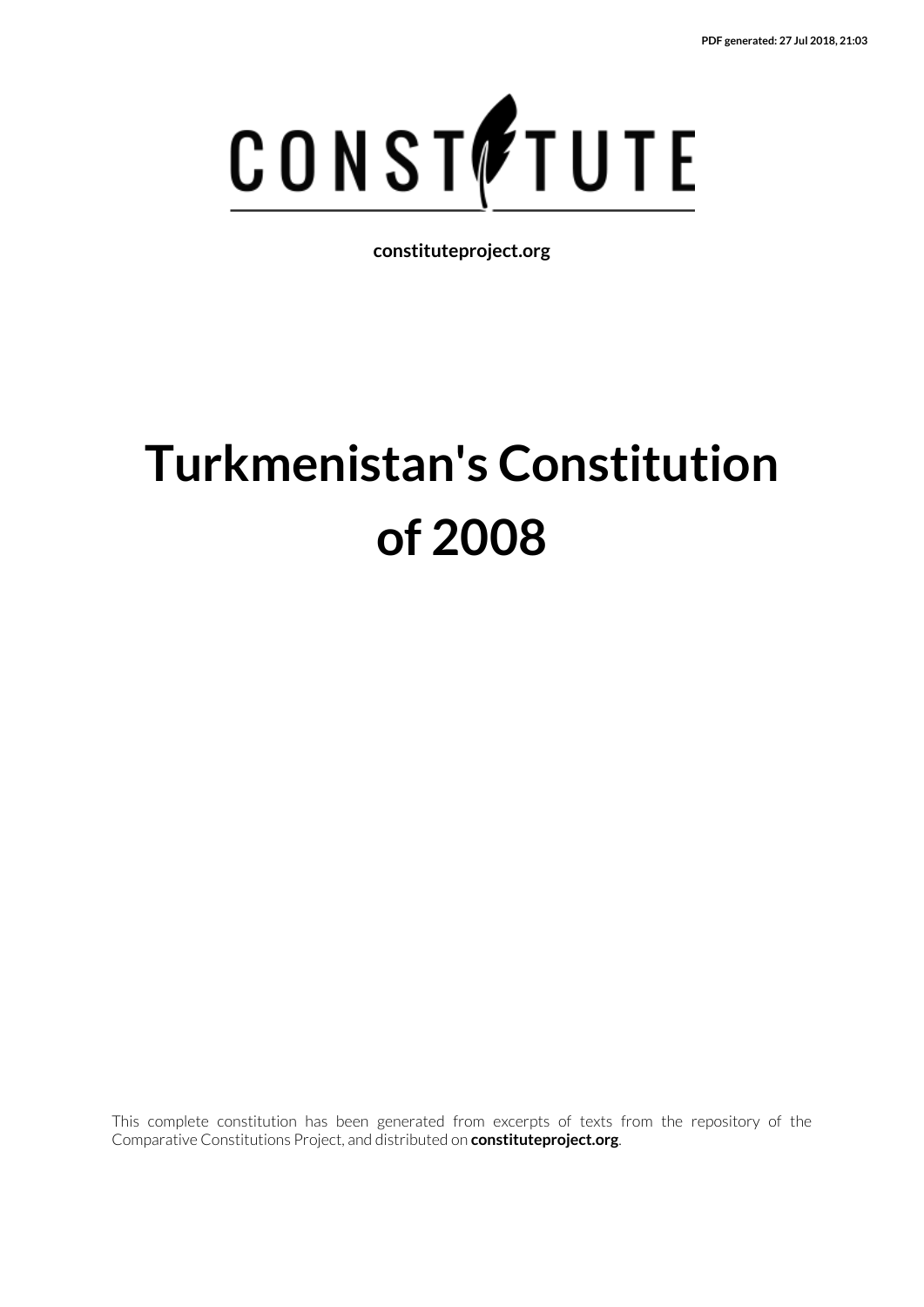## **Table of contents**

| Section I: Fundamentals of the Constitutional System of Turkmenistan 3      |
|-----------------------------------------------------------------------------|
| Section II: Rights, Freedoms and Duties of the citizens of Turkmenistan 6   |
| Section III: The System of Government and Administration in Turkmenistan 10 |
|                                                                             |
|                                                                             |
|                                                                             |
|                                                                             |
|                                                                             |
|                                                                             |
|                                                                             |
|                                                                             |
|                                                                             |
|                                                                             |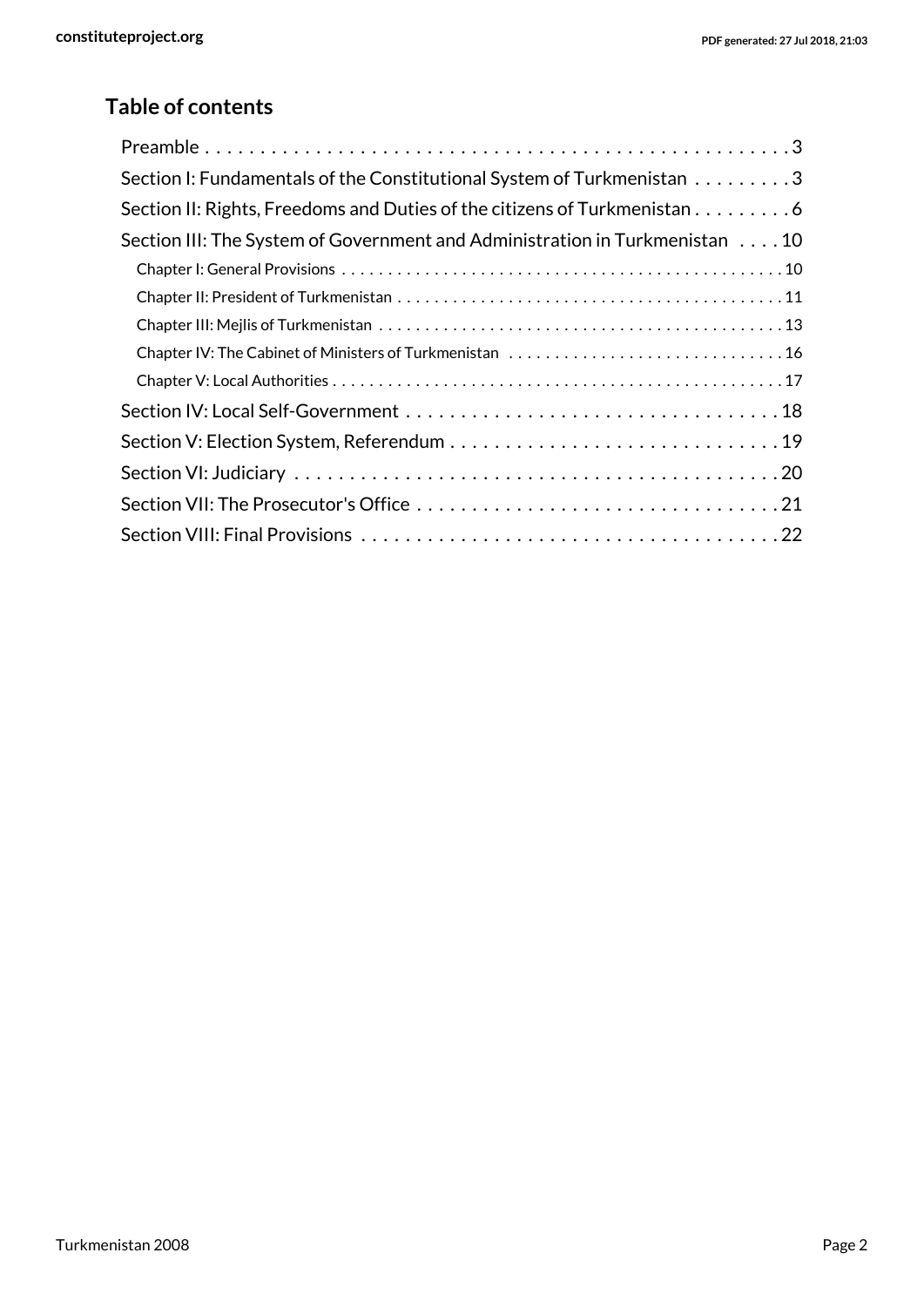- • Source of constitutional authority
- Right to self determination
- <span id="page-2-2"></span>• Inalienable rights
- 

• Official religion • Separation of church and state

## <span id="page-2-8"></span><span id="page-2-4"></span><span id="page-2-0"></span>**Preamble**

<span id="page-2-6"></span>We, the people of Turkmenistan, based on our inalienable right to determine our destiny;

Proceeding from the responsibility for present and future of the Motherland;

Expressing loyalty to the covenant of ancestors to live in unity, peace and harmony;

With the aim of protecting the national values and interests, strengthening the independence, sovereignty, the status of permanent neutrality of Turkmenistan;

Guaranteeing the rights and freedoms of each person and citizen, and seeking to ensure civil peace and national accord in the society, to substantiate the foundations of democracy and democratic, legal, secular state, we adopt the present Constitution - the Basic Law of Turkmenistan.

## <span id="page-2-1"></span>**Section I: Fundamentals of the Constitutional System of Turkmenistan**

## **Article 1**

<span id="page-2-9"></span><span id="page-2-7"></span>Turkmenistan is a democratic, legal and secular state in which the government takes the form of presidential republic.

Turkmenistan exercises the complete power and complete authority on its territory, and independently conducts the internal and foreign policy. The state sovereignty and territory of Turkmenistan are homogeneous and indivisible.

The State protects the independence, territorial integrity of Turkmenistan, and constitutional system, and provides law and order.

<span id="page-2-3"></span>Turkmenistan, by law, has the status of permanent neutrality. The United Nations General Assembly resolution "Permanent Neutrality of Turkmenistan" dated 12 December 1995: "1. Recognizes and supports the declared status of permanent neutrality of Turkmenistan; 2. Calls upon the member states of the United Nations to respect and support this status of Turkmenistan and also to respect its independence, sovereignty and territorial integrity." The permanent neutrality of Turkmenistan, recognized by the world community, is the basis of its domestic and foreign policy.

## **Article 2**

The people are the bearer of and the sole source of the state power in Turkmenistan. The people of Turkmenistan exercise their power directly or through representative bodies.

No part (group) of the people, organization or individuals, have the right to abrogate the state power.

## **Article 3**

In Turkmenistan, the people are the highest value of the society and the state.

The state is responsible for every citizen and creates conditions for free development of the individual, protects the life, honour, dignity and freedom,

<span id="page-2-5"></span>• Official religion

• Separation of church and state • Type of government envisioned

• International organizations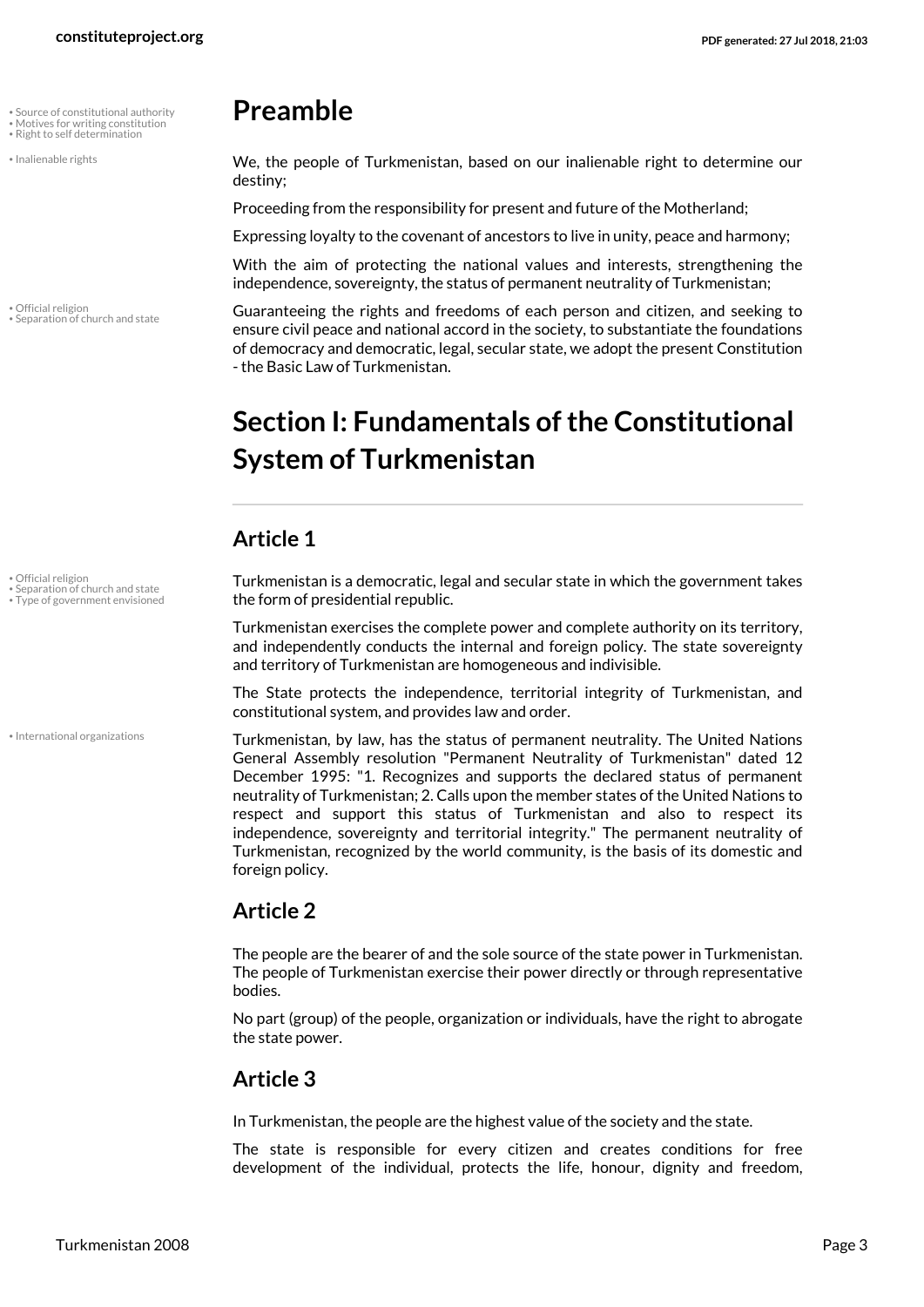- Right to development of personality
- <span id="page-3-6"></span><span id="page-3-5"></span>• Human dignity • Inalienable rights

<span id="page-3-15"></span>personal integrity, natural and inalienable rights of the citizen.

Every citizen is responsible before the State for the responsibilities entrusted to him by the Constitution and laws.

## <span id="page-3-8"></span>• Claim of executive independence **Article 4** • Judicial independence

<span id="page-3-0"></span>State power is based on the principle of separation of powers between the legislative, executive and judicial branches, which operate independently, balancing each other.

### **Article 5**

The state and all of its organs and officials are linked by law and constitutional order.

<span id="page-3-10"></span><span id="page-3-2"></span>The Constitution of Turkmenistan is the Basic Law of the State. Rules and regulations laid down in it are unswervingly applicable. The laws and other legal acts that contradict the Constitution are null and void.

• Municipal government

• Constitutionality of legislation

The normative-legal acts of the government and administration, and the local self-government, are published for general information or made available through other means, except when they contain state or other secrets protected by law. The normative-legal Acts affecting the rights and freedom of the individual and citizen, if not brought to the general information of the public, are invalid from the time of their adoption.

## **Article 6**

Turkmenistan, being a full subject of the global community, has the foreign policy of permanent neutrality, non-interference in the internal affairs of other countries, refrains from the use of force and participation in military blocs and alliances, promotes peaceful, friendly and mutually beneficial relations with countries in the region and states of the whole world.

<span id="page-3-9"></span><span id="page-3-3"></span>Turkmenistan recognizes the priority of the universally accepted norms of international law. If an international treaty (contract) of Turkmenistan establishes rules other than those stipulated by the laws of Turkmenistan, the rules of international treaty will apply.

<span id="page-3-13"></span><span id="page-3-12"></span><span id="page-3-1"></span>Turkmenistan has its own citizenship. The citizenship is acquired, retained and lost in accordance with the law.

Citizenship of another state is not recognized for the citizens of Turkmenistan.

<span id="page-3-16"></span><span id="page-3-14"></span><span id="page-3-4"></span>No one can be deprived of citizenship or the right to change citizenship. A citizen of Turkmenistan cannot be extradited to another state or expelled from the limits of Turkmenistan, or restricted in the right to return to the homeland.

The citizens of Turkmenistan are guaranteed the protection and patronage of the state in the territory of Turkmenistan and beyond its borders.

## <span id="page-3-7"></span>• Protection of stateless persons **Article 8** • International law

<span id="page-3-11"></span>Foreign nationals and stateless persons enjoy the rights and freedoms, and bear the responsibilities, of citizens of Turkmenistan in accordance with law and international treaties of Turkmenistan.

• Customary international law

- International law • Legal status of treaties
- 

• Requirements for birthright citizenship **Article 7** • Conditions for revoking citizenship

• Requirements for naturalization

• Right to renounce citizenship • Extradition procedure

• Restrictions on entry or exit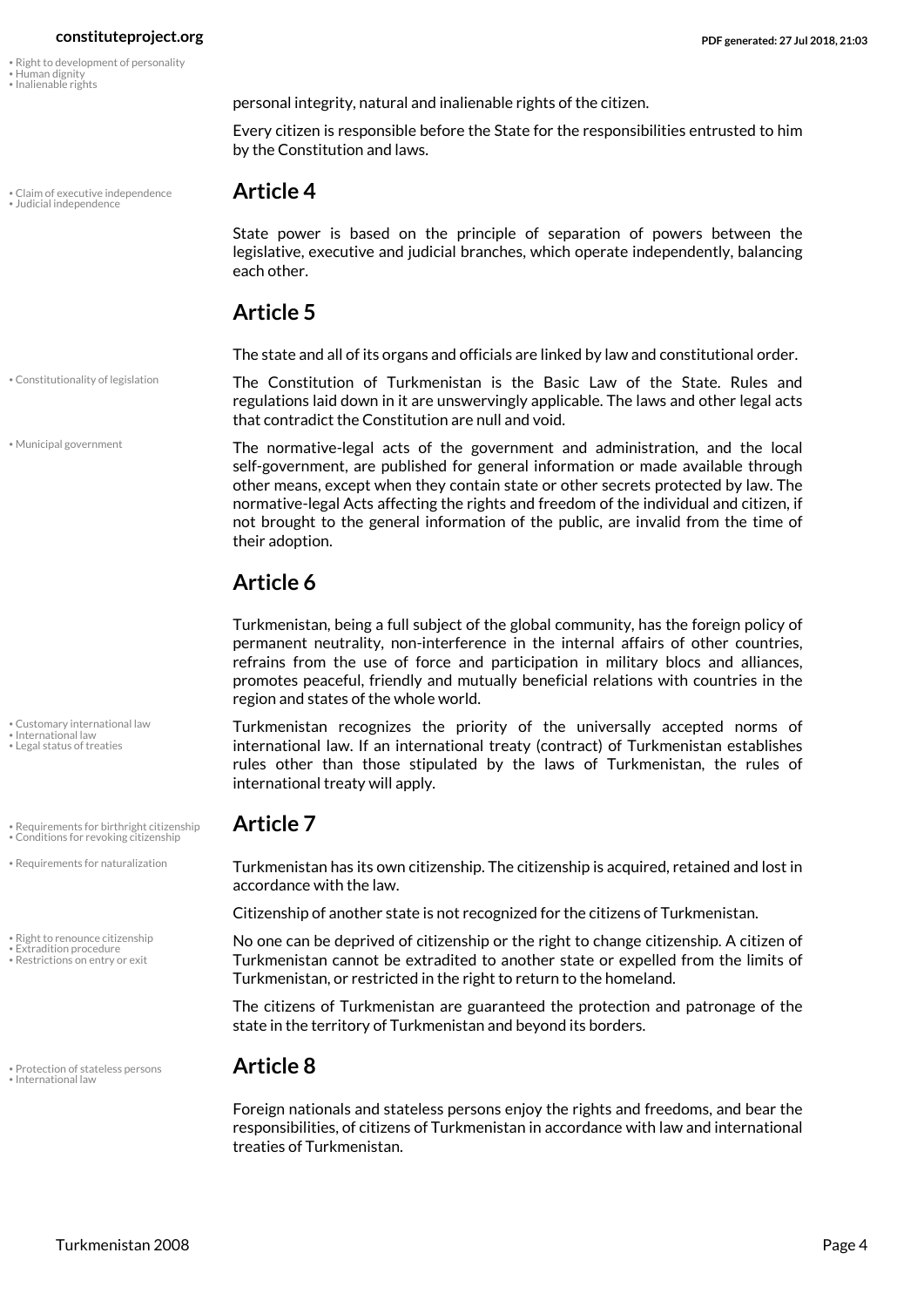<span id="page-4-16"></span>

- 
- Protection from expropriation
- 
- Right to establish a business **Article 10** Right to competitive marketplace
- <span id="page-4-10"></span>
- <span id="page-4-13"></span>
- Protection of environment
- <span id="page-4-11"></span>• Integration of ethnic communities
- Reference to science • Right to enjoy the benefits of science

<span id="page-4-1"></span>

• General guarantee of equality • Separation of church and state

• Official or national languages **Article 14** • Protection of language use

<span id="page-4-5"></span><span id="page-4-4"></span>

## • Right to own property **Article 9**

<span id="page-4-0"></span>The property is inviolable. Turkmenistan approves the right to private ownership of the means of production, land and other material and intellectual values. They can also belong to the associations of citizens and the state. The law establishes objects that are exclusive property of the state. The state guarantees equal protection and creation of equal conditions for development of all forms of ownership.

- <span id="page-4-7"></span>Confiscation of property is prohibited, except for the property acquired by means prohibited by law.
- Protection from expropriation **Forced confiscation of property is permissible only in cases stipulated by law.**

<span id="page-4-15"></span><span id="page-4-12"></span>The economy of Turkmenistan is based on the principles of market relations. The state encourages and supports entrepreneurship, promotes development of small and medium enterprises.

## • Reference to art **Article 11** • Right to culture

<span id="page-4-14"></span><span id="page-4-8"></span><span id="page-4-3"></span>The state is responsible for safeguarding the national historical and cultural heritage, natural environment, ensuring equality between social and ethnic communities. The state encourages scientific and artistic creativity and distribution of its positive results, promotes development of international relations in the fields of science, culture, education and training, sports and tourism.

## • Freedom of religion **Article 12**

<span id="page-4-17"></span><span id="page-4-2"></span>The state guarantees freedom of religion and worship, and equality before the law. Religious organizations are separate from the state, cannot interfere in the state affairs and carry out state functions. The public education system is separate from religious organizations and is secular.

Each person independently determines his attitude toward religion, has the right to, individually or jointly with others, profess any religion or none, to express and disseminate beliefs related to attitude toward religion, to participate in religious observances, rituals, and ceremonies.

## **Article 13**

In order to protect the state sovereignty and security, Turkmenistan has its own armed forces.

<span id="page-4-9"></span><span id="page-4-6"></span>Turkmen is the state [official] language of Turkmenistan. The use of their native language is guaranteed to all citizens of Turkmenistan.

• National anthem **Article 15** • National flag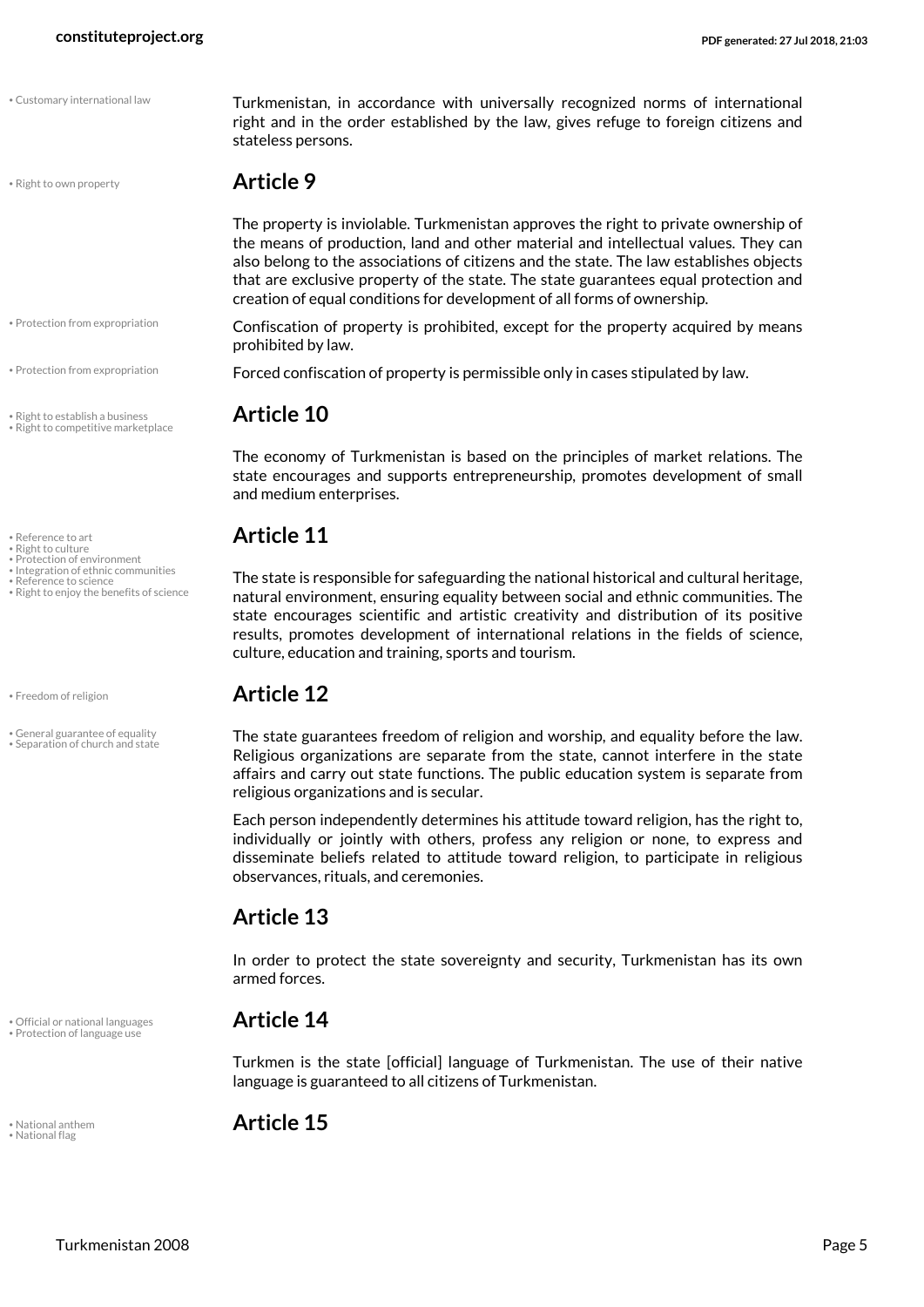The State Flag, the State Emblem, and the National Anthem are the Symbols of Turkmenistan.

The flag, national emblem and national anthem are established and protected by law.

## <span id="page-5-11"></span>• Municipal government **Article 16** • Subsidiary unit government

<span id="page-5-14"></span>The administrative-territorial structure of Turkmenistan consists of: Velayats (provinces), cities with right of Velayat, Etraps (districts), cities with right of district, cities (towns) in district, settlements, Gengeshlyk.

The territory of one or more villages forms a Gengeshlyk.

<span id="page-5-12"></span>• National capital **Article 17**

Ashgabat is the capital of Turkmenistan.

## <span id="page-5-0"></span>**Section II: Rights, Freedoms and Duties of the citizens of Turkmenistan**

## <span id="page-5-10"></span>• Inalienable rights **Article 18**

The rights and freedoms of the individual are inviolable and inalienable.

No one can be deprived of their rights and freedoms, or restrictions on their rights and freedoms, except in accordance with the Constitution and laws.

The enumeration in the Constitution and laws of certain rights and freedoms can not be used to deny or diminish the rights and freedoms of others.

<span id="page-5-9"></span><span id="page-5-8"></span><span id="page-5-7"></span><span id="page-5-6"></span><span id="page-5-5"></span><span id="page-5-4"></span><span id="page-5-3"></span><span id="page-5-1"></span>Turkmenistan guarantees the equality of rights and freedoms of individual and citizen, and also the equality of the individual and citizen before the law regardless of their nationality, race, gender, origin, property and official status, place of residence, language, religion, political beliefs, party affiliation or lack of affiliation to any party.

<span id="page-5-2"></span>Men and Women in Turkmenistan have equal civil rights. Violation of equality on the basis of gender is punishable by law.

## **Article 21**

The exercise of rights and freedoms must not violate the rights and freedoms of others, as well as the requirements of morality, law, public order, [or] cause damage to national security.

<span id="page-5-13"></span>

## • Right to life **Article 22**

Each individual has the right to life and liberty and the exercise (of this right). No one can be deprived of the right to life. The right of each person to free life is protected by the state on the basis of law.

- General guarantee of equality **Article 19** Equality regardless of gender Equality regardless of financial status
- 
- Equality regardless of political party
- Equality regardless of nationality Equality regardless of origin
- 
- Equality regardless of race Equality regardless of language • Equality regardless of religion

• Equality regardless of gender **Article 20**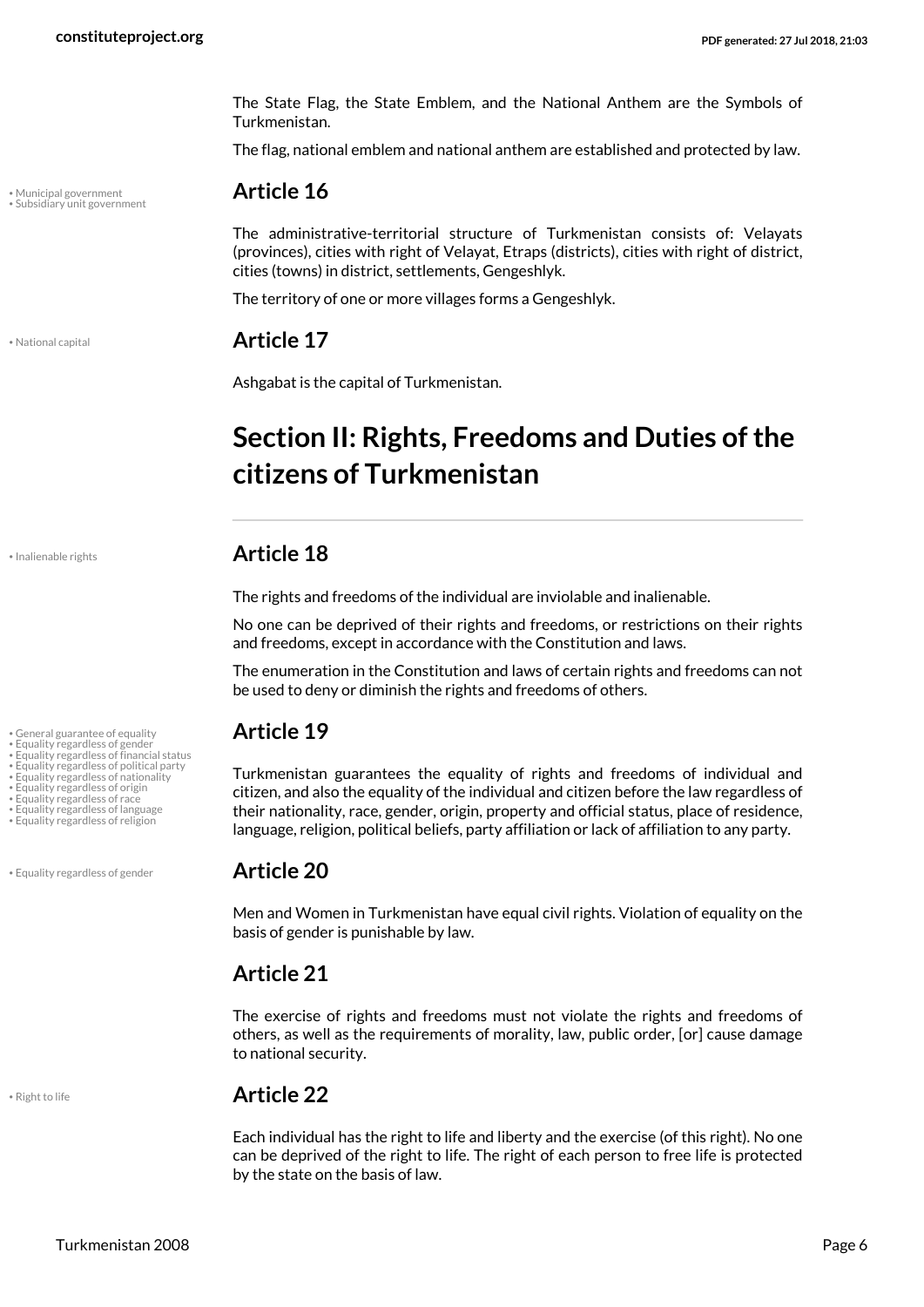• Protection from unjustified restraint **Article 23**

• Principle of no punishment without law

<span id="page-6-6"></span>• Prohibition of cruel treatment • Prohibition of torture

<span id="page-6-15"></span>

• Right to privacy

• Right to protect one's reputation **Article 25** • Right to privacy

<span id="page-6-17"></span><span id="page-6-13"></span>• Telecommunications

<span id="page-6-1"></span>• Freedom of movement **Article 26** • Restrictions on entry or exit

• Right to found a family

<span id="page-6-12"></span>• Right to marry

• Provision for matrimonial equality

<span id="page-6-16"></span>• Rights of children

<span id="page-6-11"></span><span id="page-6-0"></span>• Freedom of expression **Article 28** • Right to information • Freedom of opinion/thought/conscience

• Prohibition of capital punishment **The death penalty has been abolished in Turkmenistan.** 

<span id="page-6-7"></span><span id="page-6-4"></span><span id="page-6-3"></span>A person cannot be restrict in or deprived of rights, convicted or punished, except in strict accordance with the law.

<span id="page-6-5"></span>No one can be subjected to torture, cruel, inhuman or degrading treatment, or punishment, and without his consent to medical (medicinal or medical) or other experiments. A person can be arrested by the court or with the approval of the prosecutor only on the grounds precisely specified by the law. In urgent cases, precisely specified by the law, the state authorities have the right to detain the citizens temporarily.

## • Right to shelter **Article 24**

Every citizen has the right to support of state in obtaining or acquiring a comfortable living accommodation, and construction of individual housing. The home is inviolable. No one has the right to enter a home or otherwise violate the sanctity of the home against the wishes of people living there without any legal grounds. Protecting the home against unlawful assault (encroachment) is the right of the individual and citizen.

No one can be deprived of their living accommodation except on the grounds established by law.

<span id="page-6-14"></span>Everyone has the right to protection from arbitrary interference in their privacy, as well as infringement of the rules of secrecy of correspondence, telephone and other (means of) communication, attacks on their honour and reputation.

<span id="page-6-9"></span>Every citizen has the right to move freely and choose their place of residence in Turkmenistan.

Restrictions on entry into separate territories, and movement in those territories, can only be set by law.

## **Article 27**

<span id="page-6-10"></span><span id="page-6-8"></span>Men and women having reached the marriageable age have the right, by mutual consent, to marry and create families. Spouses have equal rights in family relations.

Parents and substitute parents have the right and obligation to raise the children, care for their health, development, education, prepare them for work, and impart to them the culture of respect for the law, historical and national traditions. Adult children are obliged to take care of their parents and to extend help (support) to them.

<span id="page-6-2"></span>Citizens of Turkmenistan have the right to freedom of opinion and expression, as well as to receive information if it is not a state or other secret protected by law.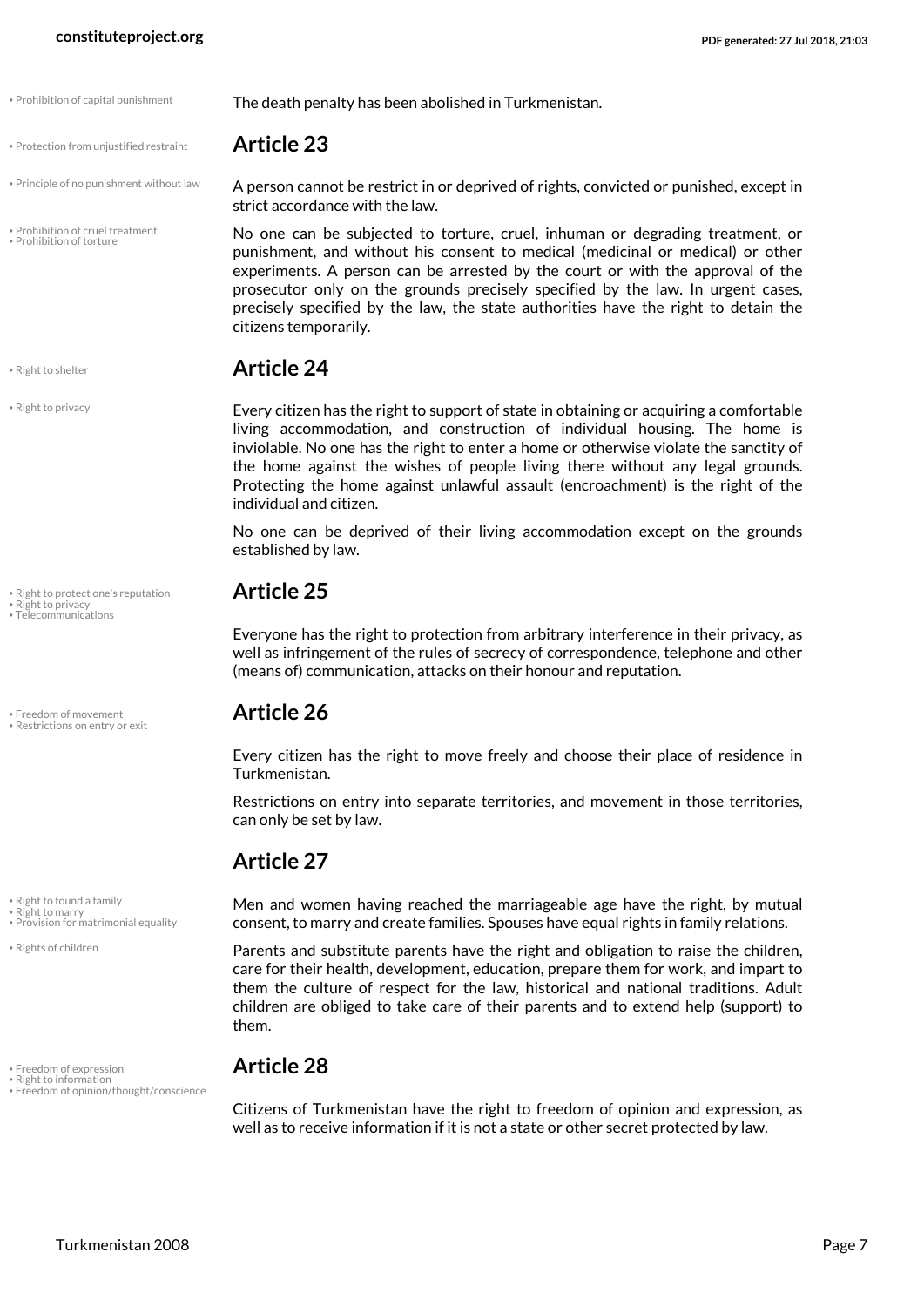<span id="page-7-1"></span>• Freedom of assembly **Article 29**

• Right to form political parties

• Prohibited political parties

<span id="page-7-6"></span>

• Civil service recruitment

• Right to choose occupation

- <span id="page-7-14"></span>• Right to work • Right to safe work environment
- Right to equal pay for work Right to reasonable standard of living

• Right to rest and leisure **Article 34**

<span id="page-7-10"></span>• Right to health care **Article 35**

Citizens have the right to healthcare, including free use of the network of public health institutions. Paid medical and non-traditional healthcare is permitted under, and in accordance with, the procedure established by law.

### • Protection of environment **Article 36**

<span id="page-7-4"></span>Everyone has the right to favourable environment.

grant of annual paid holidays, and days of weekly rest.

The State supervises the management of natural resources in order to protect and improve living conditions, as well as environmental protection and regeneration.

Citizens are guaranteed freedom of assembly, rallies and demonstrations in the manner prescribed by law.

## • Freedom of association **Article 30** • Restrictions on political parties

<span id="page-7-5"></span>Citizens have the right to form political parties and other public associations operating within the framework of the Constitution and laws.

<span id="page-7-9"></span><span id="page-7-3"></span><span id="page-7-2"></span>Prohibited is the establishment and activity of political parties, other public, paramilitary associations, aimed at bringing violent change to the constitutional order, introducing violence in their activity, opposing the constitutional rights and freedoms of citizens, advocating war, racial, national or religious hatred, encroaching on the health and morals of the people, as well as the political parties with ethnic or religious attributes.

## **Article 31**

Every citizen has the right to participate in managing the affairs of the society and state, either directly or through freely elected representatives.

## **Article 32**

**• Restrictions on voting conting that Citizens have the right to elect and be elected to the bodies of state authority.** 

<span id="page-7-0"></span>Citizens of Turkmenistan, in accordance with their abilities and professional training, have equal right to access to public service.

## **Article 33**

<span id="page-7-13"></span><span id="page-7-7"></span>Citizens have the right to work, choice of profession at their own discretion, sort of employment and place of work, to safe and healthy working conditions.

<span id="page-7-11"></span><span id="page-7-8"></span>Wage earners are entitled to compensation, appropriate to amount and quality of work. This compensation cannot be less than the subsistence minimum established by the state.

<span id="page-7-12"></span>Citizens have the right to rest, as expressed in establishment of limits of work week,

The State creates favourable conditions for recreation and use of leisure time.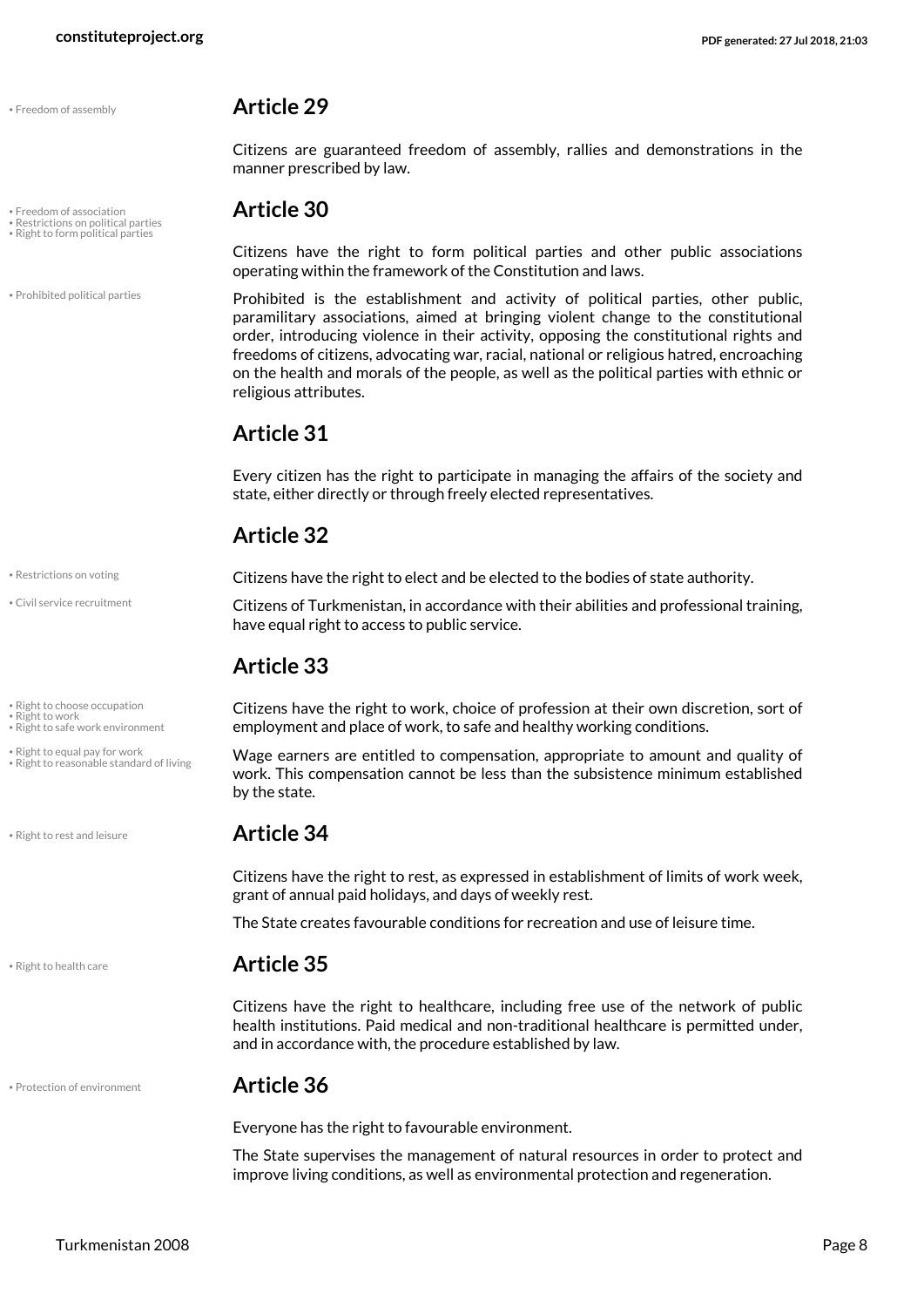- State support for the elderly
- **State support for the unemployed** • State support for the disabled
- State support for children

<span id="page-8-5"></span>

<span id="page-8-1"></span>

• Access to higher education

- <span id="page-8-10"></span><span id="page-8-9"></span><span id="page-8-8"></span>
- Reference to science
- Provisions for intellectual property

• Duty to obey the constitution

<span id="page-8-15"></span><span id="page-8-14"></span><span id="page-8-13"></span>Citizens have the right to social security in old age, sickness, disability, loss of ability to work, loss of breadwinner, unemployment.

<span id="page-8-12"></span>Families with large number of children, orphans, veterans, people who lost their health while protecting the state or public interests, are provided additional support and privileges from state and public funds.

### • Free education **Article 38**

• Compulsory education **Every citizen has the right to education.** 

Secondary education is compulsory; everyone is entitled to receive it in public schools free of charge.

<span id="page-8-0"></span>The state ensures availability of vocational education for each person according to their abilities.

On the basis and in the manner prescribed by the legislation of Turkmenistan, governmental and non-governmental organizations, citizens have the right to engage in paid work activity.

The State sets educational standards, mandatory for all educational institutions.

## • Reference to art **Article 39**

<span id="page-8-7"></span>Citizens of Turkmenistan have the right to freedom of artistic, scientific and technical creativity. All rights (copyrights) and interests of citizens in the area of scientific, technical, creative, artistic, literary and cultural activities are protected by law.

The State contributes to the development of science, culture, arts, folk arts, sports and tourism.

## **Article 40**

The exercise of the rights and freedoms is inseparable from the performance by the individual and citizen their responsibilities toward the society and the state.

<span id="page-8-4"></span><span id="page-8-2"></span>Everyone, living or staying temporarily in the territory of Turkmenistan, is obliged to abide by the Constitution, the laws, and respect the national traditions.

### • Duty to serve in the military **Article 41**

Protection of Turkmenistan is the sacred duty of every citizen. General conscription is compulsory for the male citizens of Turkmenistan.

### <span id="page-8-3"></span>• Duty to pay taxes **Article 42**

Everyone is required to pay state taxes and other payments in the manner and extent established by law.

## **Article 43**

<span id="page-8-6"></span>• Human dignity • Right to protect one's reputation <span id="page-8-11"></span>Citizens are guaranteed judicial protection of honour and dignity, personal and political rights and freedoms of individual and citizen [as stipulated] by the Constitution and laws.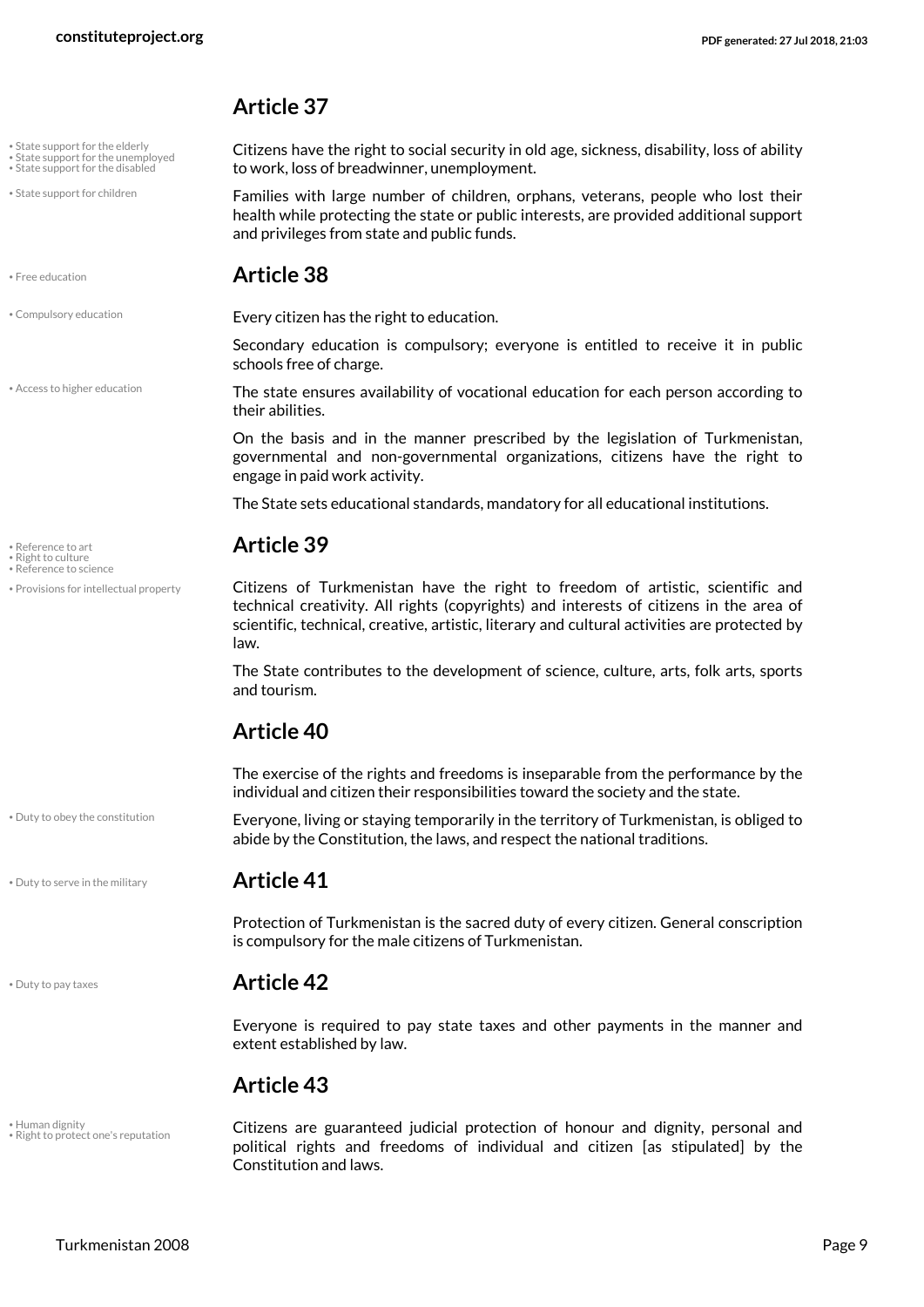• Right to appeal judicial decisions

• Binding effect of const rights **Article 44** • Ultra-vires administrative actions

<span id="page-9-8"></span>Citizens have the right to appeal in the court against the decisions and actions of the state bodies, public associations and officials.

<span id="page-9-10"></span><span id="page-9-2"></span>Citizens have the right to seek redress in courts for material and moral damage caused to them by unlawful actions of state bodies, other organizations and their employees, as well as private individuals.

<span id="page-9-7"></span><span id="page-9-6"></span>A person cannot be compelled to testify and give evidence against self and close

Evidence obtained as a result of mental or physical influence, as well as through

• Regulation of evidence collection **Article 45**

• Protection from self-incrimination

• Protection from ex post facto laws **Article 46**

<span id="page-9-3"></span>

relatives.

<span id="page-9-5"></span>A law, aggravating the situation of citizens, shall not be retroactive. No one can be held responsible for actions that, at the time of their commission, were not recognized by law as offence.

### • Emergency provisions **Article 47**

The implementation of the rights and freedoms of citizens may be suspended only in a state of emergency or martial law in a manner and within the limits established by the Constitution and laws.

## <span id="page-9-0"></span>**Section III: The System of Government and Administration in Turkmenistan**

## <span id="page-9-1"></span>**Chapter I: General Provisions**

other illegal methods, has no legal force.

## **Article 48**

The highest state authority and government in Turkmenistan is exercised by the President of Turkmenistan, the Mejlis (parliament) of Turkmenistan, the Cabinet of Ministers of Turkmenistan, and the Supreme Court of Turkmenistan.

<span id="page-9-9"></span><span id="page-9-4"></span>

Local district representatives and executives bodies are the local authority in Velayats, cities with the right of Velayat, districts, and districts with rights of city, and in towns of Etraps, settlements, and the Gengeshlyks the local authority are Gengeshes.

• Municipal government **Article 49** • Subsidiary unit government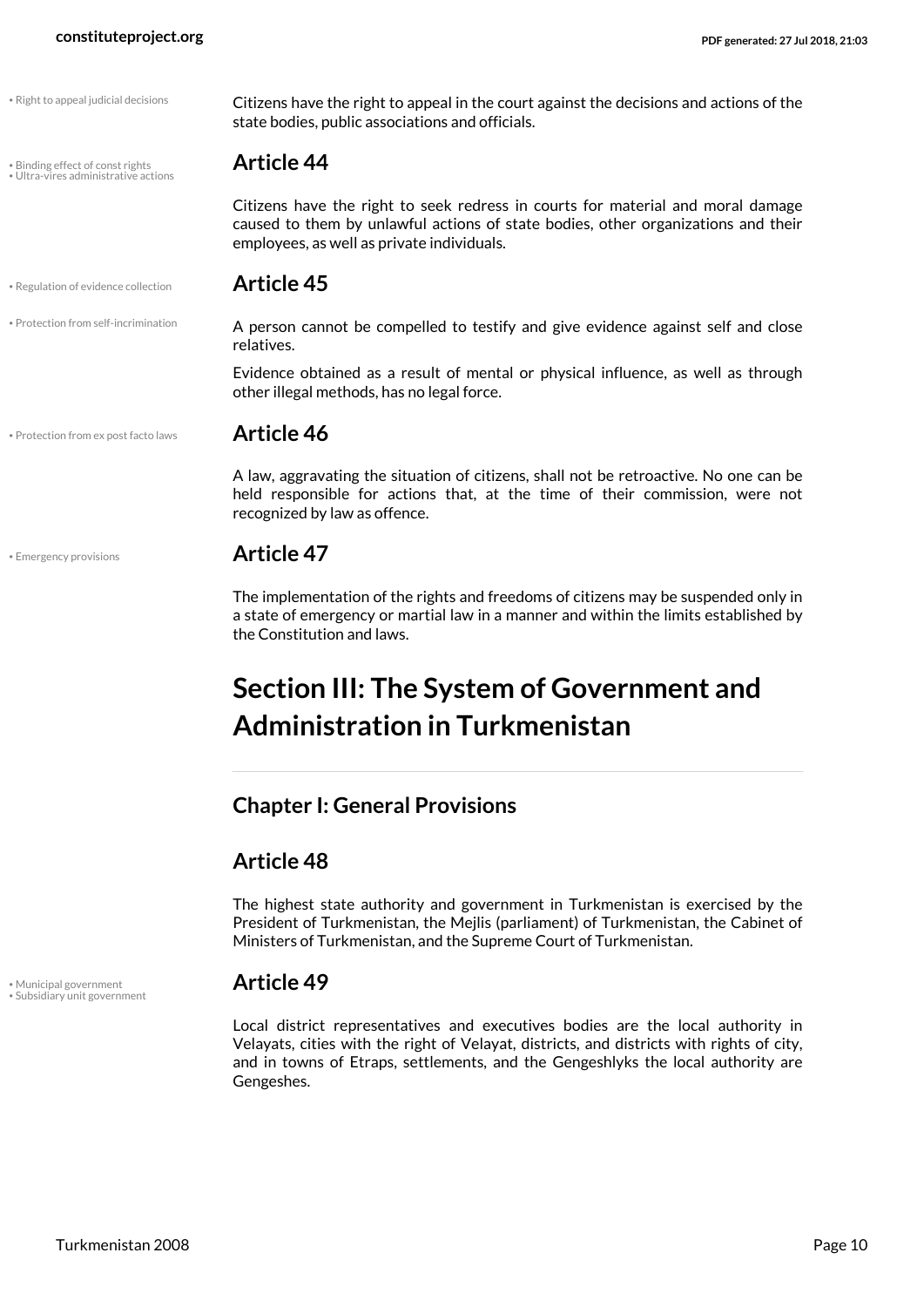<span id="page-10-10"></span>• Name/structure of executive(s) **Article 50** • International law

<span id="page-10-0"></span>**Chapter II: President of Turkmenistan**

<span id="page-10-13"></span>The President of Turkmenistan is the head of the state and executive power, the highest official of Turkmenistan, acting as guarantor of the state independence and the status of neutrality of Turkmenistan, its territorial integrity, respect for the Constitution and fulfillment of international obligations.

## • Minimum age of head of state **Article 51** • Eligibility for head of state

<span id="page-10-12"></span><span id="page-10-5"></span>A citizen of Turkmenistan, born in Turkmenistan, not younger than 45 years and not older than 70 years, who speaks the national language, has been living constantly in Turkmenistan and working in the state bodies, public associations, enterprise, institutions, organizations, for the past 15 years, can be elected as President of Turkmenistan.

### • Head of state selection **Article 52**

<span id="page-10-9"></span><span id="page-10-8"></span>The President of Turkmenistan is elected directly by the people for a period of five years, and enters office on taking the oath.

The procedures for electing the President of Turkmenistan and his assumption of office are established by law.

### <span id="page-10-7"></span>• Head of state powers **Article 53**

The President of Turkmenistan:

- **1.** Implements the Constitution and laws;
- <span id="page-10-14"></span><span id="page-10-11"></span><span id="page-10-6"></span><span id="page-10-3"></span>**2.** Supervises the execution of foreign policy, represents Turkmenistan in relations with other nations, appoints and dismisses ambassadors and other diplomatic representatives of Turkmenistan to foreign countries, with interstate and international organizations, accepts the credentials and letters of recall of diplomatic representatives of foreign countries;
	- **3.** Is the Supreme Commander of the Armed Forces of Turkmenistan, orders general or partial mobilization, use of armed forces and their military [readiness] status, appoints the top command of the Armed Forces of Turkmenistan.
	- **4.** Forms and presides over the National Security Council of Turkmenistan, the status of which is determined by law;
	- **5.** Approves the programme and basic directions of the political, economic and social development of the country;
	- **6.** Sends for consideration and approval of the Mejlis of Turkmenistan the state budget and reports on performance of the budget;

• Foreign affairs representative • International organizations

• Head of state term length

• Designation of commander in chief • Selection of active-duty commanders

<span id="page-10-1"></span>• Advisory bodies to the head of state

<span id="page-10-4"></span>• Economic plans

<span id="page-10-2"></span>• Budget bills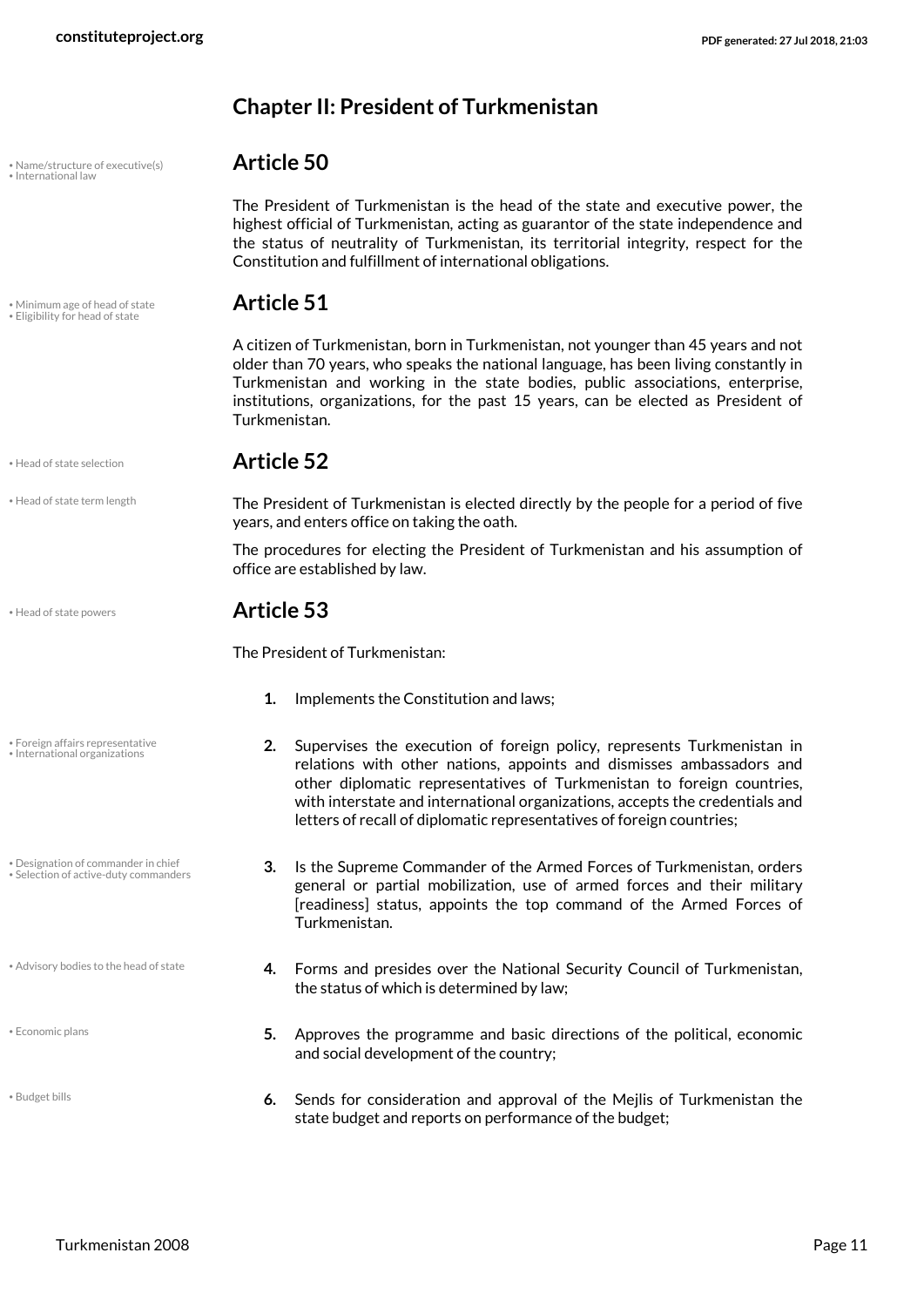- Constitution amendment procedure
- <span id="page-11-17"></span>• Approval of general legislation • Veto override procedure
- <span id="page-11-6"></span>• Electoral commission
- <span id="page-11-14"></span>• Extraordinary legislative sessions • Referenda
- Protection of stateless persons
- Conditions for revoking citizenship • Requirements for naturalization
- <span id="page-11-2"></span><span id="page-11-1"></span>
- Attorney general Cabinet removal
- Cabinet selection • Supreme court selection
- <span id="page-11-16"></span><span id="page-11-3"></span>
- <span id="page-11-12"></span>
- <span id="page-11-7"></span>• Emergency provisions
- Head of state decree power **Article 54**

• Outside professions of legislators **Article 55**

entire territory of Turkmenistan.

<span id="page-11-11"></span>The President of Turkmenistan cannot be the deputy [member] of the Mejlis [Parliament].

<span id="page-11-9"></span>The President of Turkmenistan issues decrees, decisions and orders, binding on the

## **Article 56**

• Head of state immunity

<span id="page-11-10"></span>The President of Turkmenistan has the right to immunity. His honour and dignity are protected by law.

Maintenance and security of the President of Turkmenistan and his family are carried out by the state.

- <span id="page-11-5"></span><span id="page-11-0"></span>**7.** Signs the laws, is entitled to, no later than two weeks, using the right of suspensive veto, return the law with his objections to the parliament for a second hearing and vote. If the parliament, with at least two-thirds of the established number of deputies, confirms the decision earlier expected of him, the President of Turkmenistan signs the law. The President of Turkmenistan does not have the right of suspensive veto concerning the laws on amendments and additions to the Constitution;
- **8.** Forms the Central Commission for Elections and Referendums in Turkmenistan, makes changes in its composition;
- <span id="page-11-8"></span>**9.** Designates the date of the referendum, has the right to convene an early session of the Mejlis;
- <span id="page-11-15"></span><span id="page-11-13"></span><span id="page-11-4"></span>**10.** Decides questions related to grant of citizenship and removal from citizenship, grant of asylum;
- **11.** Awards honours and other state awards of Turkmenistan and grants military and other special state titles and distinctions;
- **12.** With the consent of the Mejlis, appoints and dismisses the Chairman of the Supreme Court, the Prosecutor General, the Minister of Internal Affairs, the Minister of Justice;
- Power to pardon **and amnesty; 13. Grants pardon and amnesty;** 
	- **14.** In order to ensure the safety of citizens, orders the state of emergency throughout the national territory or in certain areas of Turkmenistan. Use of the state of emergency is governed by the law of Turkmenistan.
	- **15.** Decides other questions, referred to his competence by the Constitution and the laws.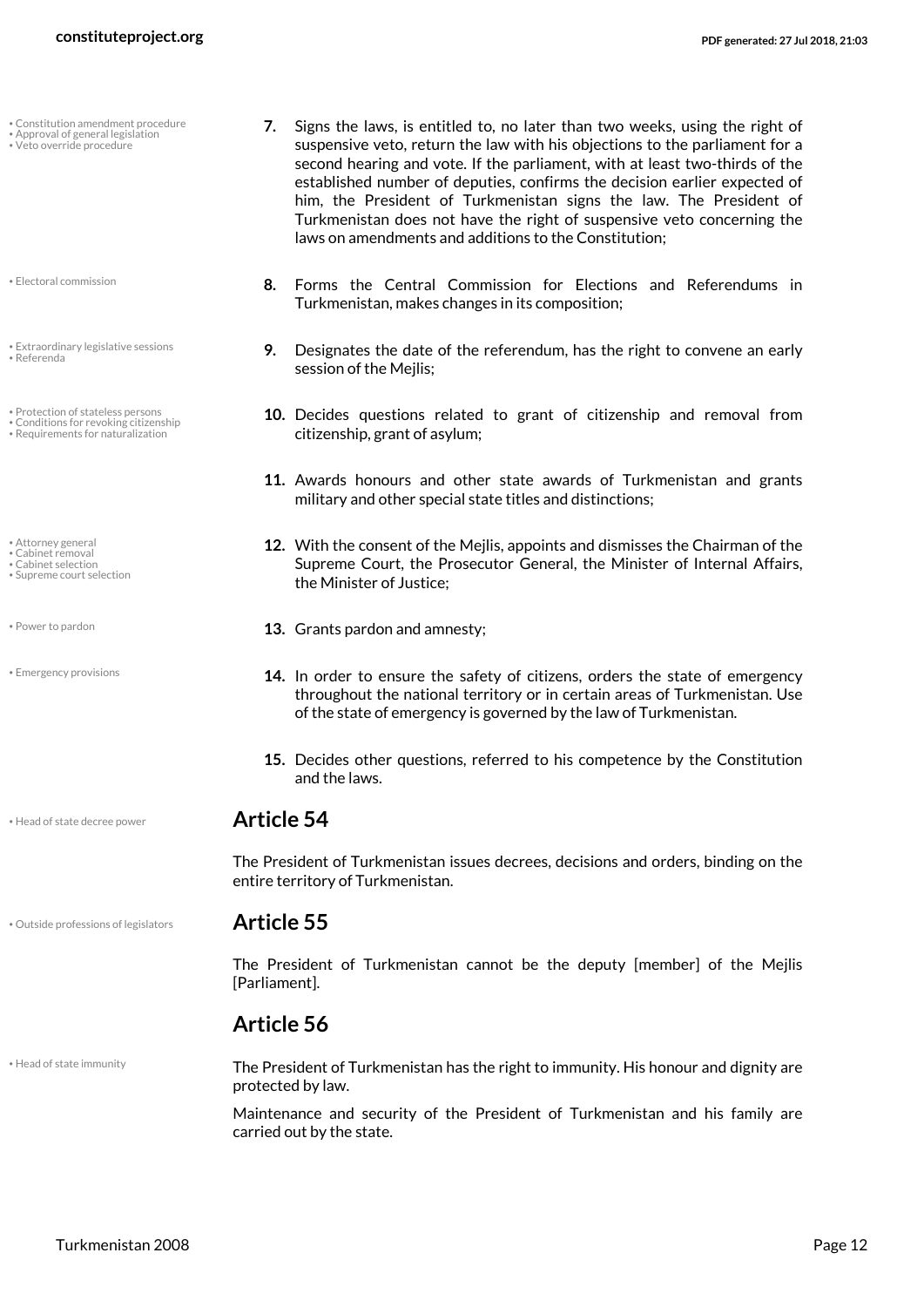• Referenda

• Advisory bodies to the head of state • Head of state replacement

• Structure of legislative chamber(s) **Article 59**

• Structure of legislative chamber(s) **Article 60** • Size of first chamber

<span id="page-12-7"></span>

• First chamber selection<br>• Term length for first chamber

• Dismissal of the legislature **Article 61**

## <span id="page-12-4"></span>• Head of state removal **Article 57**

The President of Turkmenistan may be prematurely released from his duty in case of his inability to fulfill his duties because of illness. The Mejlis, on the recommendation of an independent medical board created by it, may decide to release the President from the office. Such decision is taken by at least two-third vote of the established members of the Mejlis.

In case of violation of the Constitution and laws of Turkmenistan by the President of Turkmenistan, the parliament may express no confidence in him. The issue of no-confidence can be considered at the request of no less than two-thirds of the established members of the Mejlis. The decision of no confidence is adopted by at least three-fourth of the established members of the Mejlis. The question for removal of President of Turkmenistan from the office is put on national referendum.

## **Article 58**

The President of Turkmenistan is not entitled to transfer his authority to other public authorities or officials except for powers stipulated by paragraphs 2, 11, 13 of the article 53 of the Constitution.

<span id="page-12-5"></span><span id="page-12-1"></span>If the President of Turkmenistan, for whatever reason, is unable to perform his duties, pending the election of the new interim President the duties of the President of Turkmenistan, by a decision of the Security Council of Turkmenistan, can be assigned to a deputy chairman of the cabinet of ministers. Election of the President of Turkmenistan, in this case, should be held no later than 60 days from the day of transfer of powers temporarily to the Acting President of Turkmenistan. A person, who is temporarily acting as President of Turkmenistan, cannot run for the presidency.

## <span id="page-12-0"></span>**Chapter III: Mejlis of Turkmenistan**

Turkmenistan's Mejlis (parliament) is the highest representative body, exercising the legislative authority.

<span id="page-12-9"></span><span id="page-12-8"></span><span id="page-12-3"></span>The Parliament consists of 125 deputies, elected from geographical constituencies with approximately equal number of voters, for five years.

<span id="page-12-2"></span>Parliament can be dissolved prematurely in the following cases:

- <span id="page-12-6"></span>**1.** On the basis of a decision through national referendum;
	- **2.** On the basis of a resolution of the Mejlis, accepted by no less than two-third of the votes of established number of deputies of the Mejlis (self dissolution)
	- **3.** By the President of Turkmenistan in case the formation of Mejlis office bearers [chairman, deputy chairmen etc.] is not done within six months.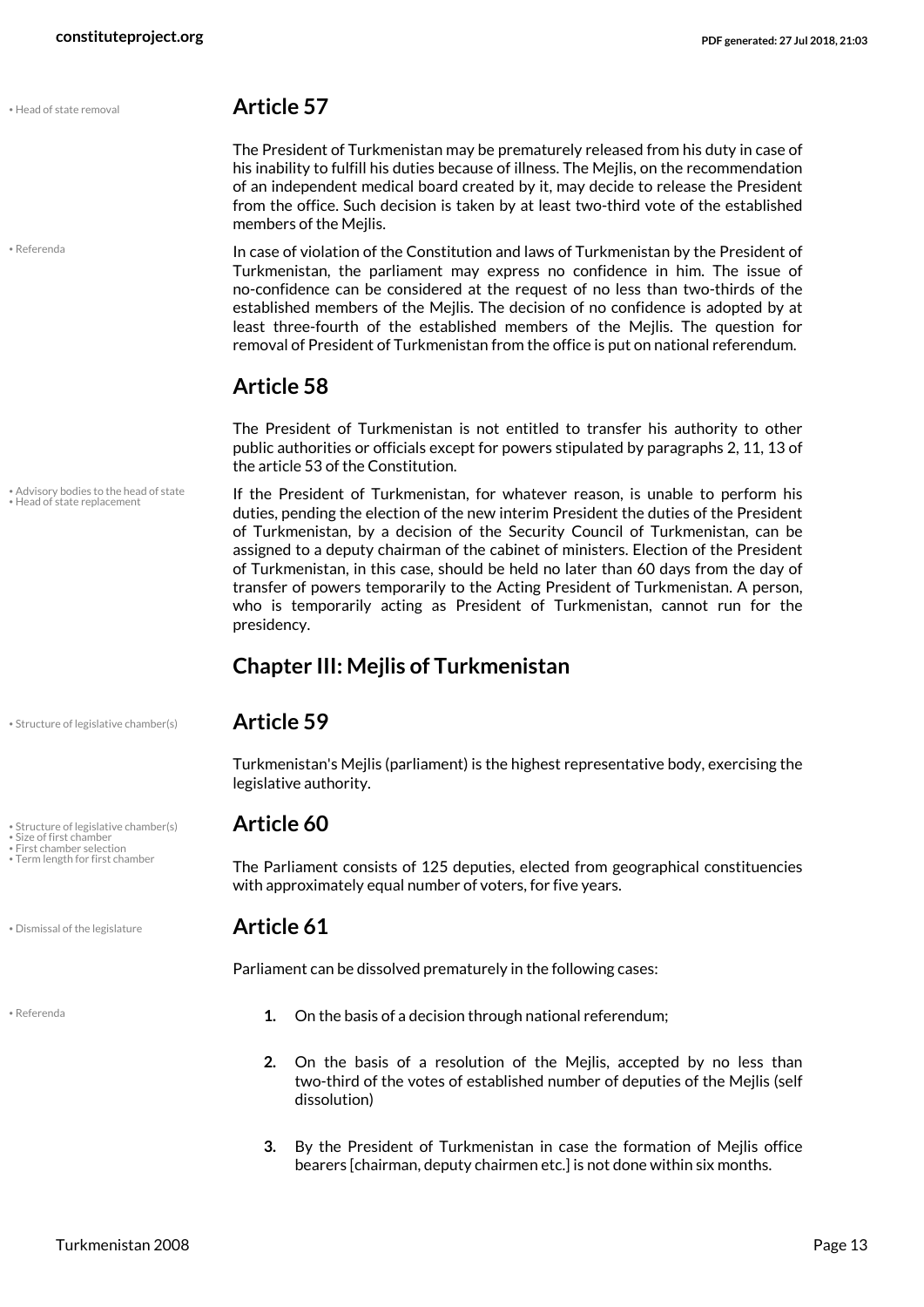• Legislative committees • Leader of first chamber <span id="page-13-8"></span><span id="page-13-7"></span>The parliament independently establishes the powers of the deputies, elects from among the deputies, the chairman of the Mejlis, his deputy, forms committees and commissions.

The deputies of the Mejlis of the previous convocation remain in office until the first session of the Mejlis of the new convocation.

## **Article 63**

<span id="page-13-4"></span>Meilis:

• Constitution amendment procedure

<span id="page-13-1"></span>• Budget bills

<span id="page-13-6"></span>• Economic plans

<span id="page-13-11"></span><span id="page-13-9"></span>• Municipal government • Subsidiary unit government

<span id="page-13-3"></span><span id="page-13-2"></span><span id="page-13-0"></span>• Attorney general • Cabinet removal • Cabinet selection • Supreme court selection

<span id="page-13-13"></span><span id="page-13-12"></span>• Supreme/ordinary court judge removal

<span id="page-13-5"></span>• Constitutional interpretation

- **1.** Enacts laws, makes amendments and additions to the Constitution and laws, monitors their performance and their interpretation;
- **2.** Considers for approval the programme activities of the Cabinet of Ministers;
- **3.** Examines questions related to approval of the state budget of Turkmenistan and reports on its implementation;
- **4.** Considers the basic directions and programmes of political, economic and social development of the country;
- <span id="page-13-10"></span>**Experienda 19. In the set of the September of the Set of the Set of the Set of the Set of Set of Set of The Set of The Set of Networks;** 
	- **6.** Appoints [decides for] the election of the President of Turkmenistan, deputies of the Mejlis, members of the velayat, district, municipal representative bodies and the Gengeshes.
	- **7.** Considers the recommendations of the President of Turkmenistan on the issues related to the appointment and dismissal of the Chairman of the Supreme Court, the Prosecutor General, the minister for Internal Affairs, the minister for Justice;
	- **8.** Establishes state awards, awards state decorations to the President of Turkmenistan, assigns him the military ranks and distinctions;
	- **9.** Determines conformity to or divergence from the Constitution and the normative-legal Acts by the state authorities and administration (government);
- <span id="page-13-14"></span>**10.** Ratifies and denounces international treaties; **10.** Ratifies and denounces international treaties;
	- **11.** Considers questions related to change of state borders and administrative and territorial division of Turkmenistan;
	- **12.** Examines the issues related to peace and security;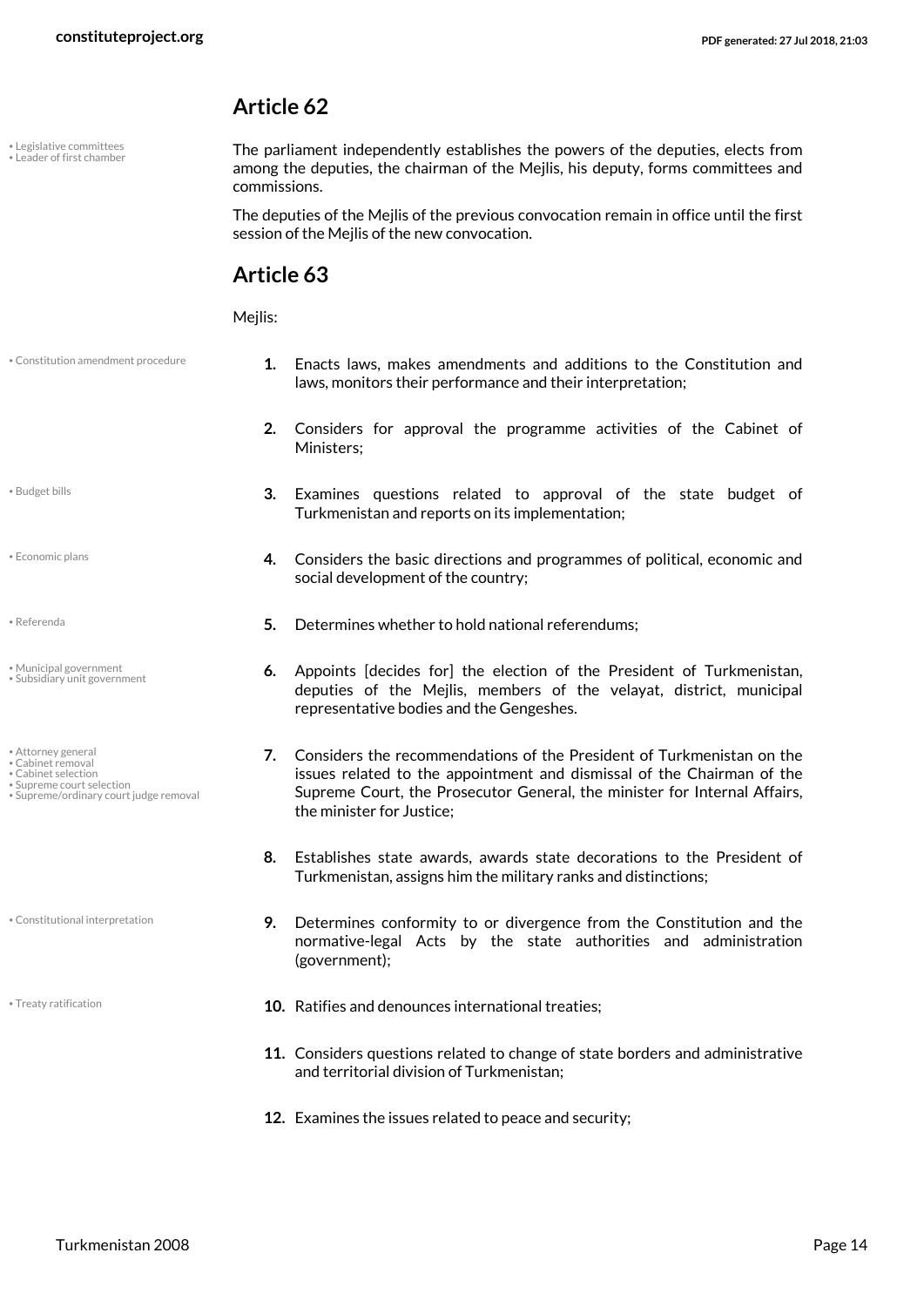**13.** Decides other questions in the competence of the Mejlis under the Constitution and laws.

## • Head of state decree power **Article 64** • First chamber reserved policy areas

<span id="page-14-3"></span><span id="page-14-2"></span>The Mejlis can transfer the right to issue laws on certain matters to the President of Turkmenistan, with subsequent consideration by the parliament for their approval.

<span id="page-14-0"></span>The Mejlis cannot transfer to anyone the right to legislate on:

- Constitution amendment procedure **1.** Changes in the Constitution:
	- **2.** Criminal and administrative law;
	- **3.** Legal proceedings.

## • Initiation of general legislation **Article 65** • Supreme court powers

<span id="page-14-12"></span><span id="page-14-5"></span>The right of legislative initiative belongs to the President of Turkmenistan, the deputies of the Mejlis, the Cabinet of Ministers, and the Supreme Court.

### • Legislative oversight of the executive **Article 66**

<span id="page-14-7"></span>The Mejlis deputies have the right to enquiry, by oral and written questions, to the Cabinet of Ministers, ministers, and chiefs of other state bodies.

## **Article 67**

The state guarantees to each deputy of the Mejlis the creation of conditions for smooth and effective implementation of their powers, protection of their rights and freedom, life, honour and dignity and personal inviolability.

## <span id="page-14-4"></span>• Immunity of legislators **Article 68** • Removal of individual legislators

<span id="page-14-10"></span>A deputy can be deprived of his parliamentary powers only by the Mejlis. The decision should be taken by at least two-third vote of the established members of the Mejlis.

A deputy cannot be held criminally liable, detained, or otherwise deprived of liberty, without the consent of the Mejlis.

## • Eligibility for cabinet **Article 69** • Municipal government

<span id="page-14-11"></span><span id="page-14-9"></span>A deputy of the Mejlis cannot concurrently hold the post of a cabinet member, Hyakim (governor), Archyn (village leader), judge, and prosecutor.

<span id="page-14-6"></span>The chairman of the Mejlis shall be elected by secret ballot. He reports to the Mejlis and may be relieved of his post by a decision of the Mejlis, voted by at least two-third majority of the established members of the Mejlis.

<span id="page-14-8"></span><span id="page-14-1"></span>

- 
- Outside professions of legislators<br>• Subsidiary unit government

• Leader of first chamber **Article 70**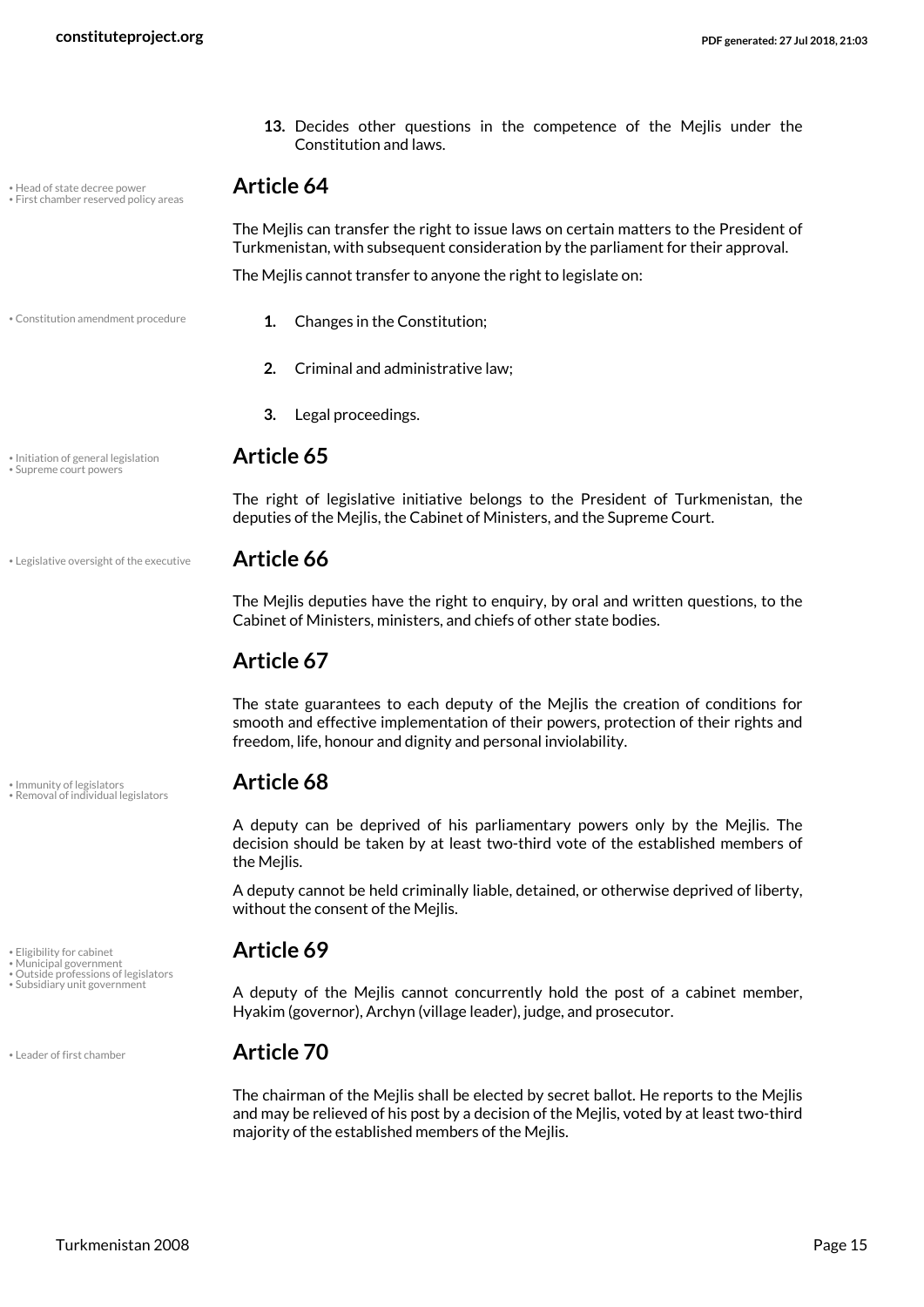Vice chairman of the Mejlis shall be elected by open ballot, performs functions on behalf of the chairman, and acts as chairman of the Mejlis in the absence of the chairman or his inability to exercise his powers.

• Legislative committees **Article 71**

<span id="page-15-4"></span><span id="page-15-0"></span>The order of activity of the Mejlis and its committees and commissions, deputies, their function and powers, are established by law.

## • Establishment of cabinet/ministers **Chapter IV: The Cabinet of Ministers of Turkmenistan**

## <span id="page-15-3"></span>**Article 72**

The Cabinet of Ministers (Government) is an executive and administrative body. The President of Turkmenistan is the Chairman of the Cabinet of Ministers of Turkmenistan.

• Powers of cabinet

<span id="page-15-2"></span>• Economic plans

• Protection of environment

<span id="page-15-1"></span>• Cabinet selection **Article 73**

The Cabinet of Ministers is composed of Vice-Chairmen, and ministers. The President of Turkmenistan can introduce other persons into the Cabinet of Ministers who are heads of central bodies of the executive authority.

The Cabinet is formed by the President of Turkmenistan within one month of assuming office and resigns its powers to the newly elected President.

### **Article 74**

The meetings of the Cabinet of Ministers are held (called/chaired) by the President of Turkmenistan, or on his behalf, one of the vice chairman of the Cabinet.

The Cabinet of Ministers, within its competence, adopts resolutions and issues binding orders.

## <span id="page-15-5"></span>• Powers of cabinet **Article 75**

The Cabinet of Ministers:

- **1.** Arranges execution of the laws of Turkmenistan, Acts of the President and the Mejlis of Turkmenistan;
- **2.** Carries out measures to ensure and protect the rights and freedoms of citizens, protection of property rights and public order, national security;
- **3.** Develops and sends for the consideration of the Mejlis proposals on basic directions of the internal and foreign policy, economic and social development;
- <span id="page-15-6"></span>**4.** Carries out management of economic and social development; organizes management of public enterprises, institutions and organizations; ensures rational use and conservation of natural resources;
- **5.** Takes measures to strengthen monetary and credit system;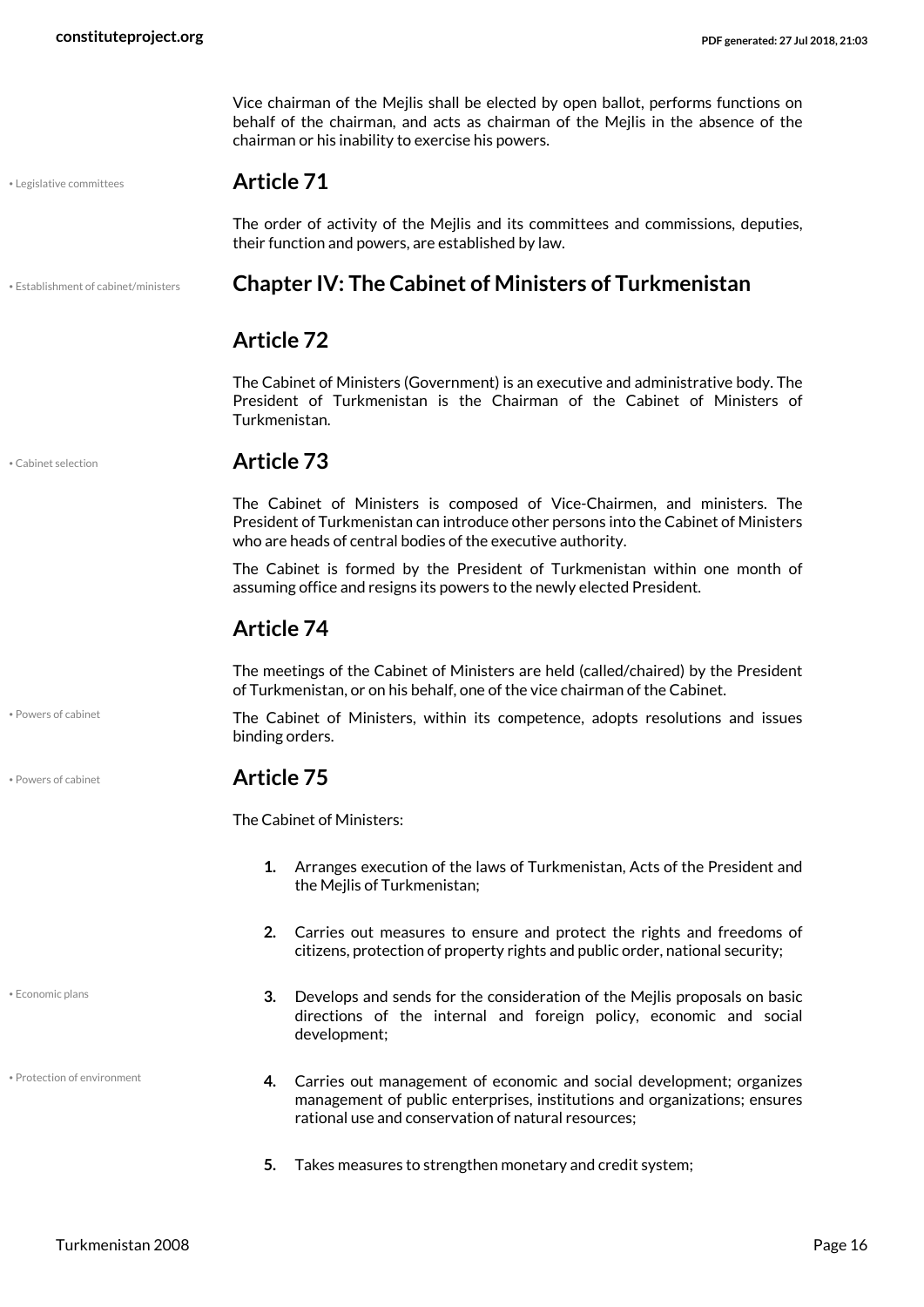<span id="page-16-2"></span>• Municipal government • Subsidiary unit government

- **6.** Forms, where necessary, committees, senior management and other departments under the Cabinet of Ministers;
- **7.** Carries out foreign economic activities, ensures development of cultural and other relations with foreign countries;
- **8.** Directs the activities of government agencies, state enterprise and organizations; has the right to revoke the legal acts of ministries and departments and the bodies of local executive authority;
- **9.** Decides on other issues falling under its competence by the Constitution, laws and other normative-legal Acts of Turkmenistan.

## <span id="page-16-3"></span>• Powers of cabinet **Article 76**

<span id="page-16-0"></span>The powers of the Cabinet of Ministers, the order of its activity, and the manner of its relations with other state bodies are defined by law.

## • Subsidiary unit government **Chapter V: Local Authorities**

## <span id="page-16-4"></span>**Article 77**

The local authority consists of the representatives and executive bodies that operate within their jurisdiction.

## **Article 78**

In Velayats, cities with stats of velayat, etrap, cities with status of etrap, local bodies -Peoples Council- are formed by members elected by the citizens of administrative-territorial units for a period of four years in the manner prescribed by law.

## **Article 79**

Peoples Council (Khalk Maslahaty), within its powers, participates in the decision of issues related to economic, social and cultural development.

Functions and powers of the Peoples Council and its members, conduct of its activities and its relationship with other government and state bodies is determined by law.

## **Article 80**

Executive power is exercises in places: in Velayat - Hyakim (governor), in cities - Hyakim city (city governor), in districts - Hyakim etrap (district governor).

<span id="page-16-1"></span>• Head of state powers **Article 81**

Hyakims are representatives of the President of Turkmenistan in their areas, appointed and dismissed by the President, and accountable to him.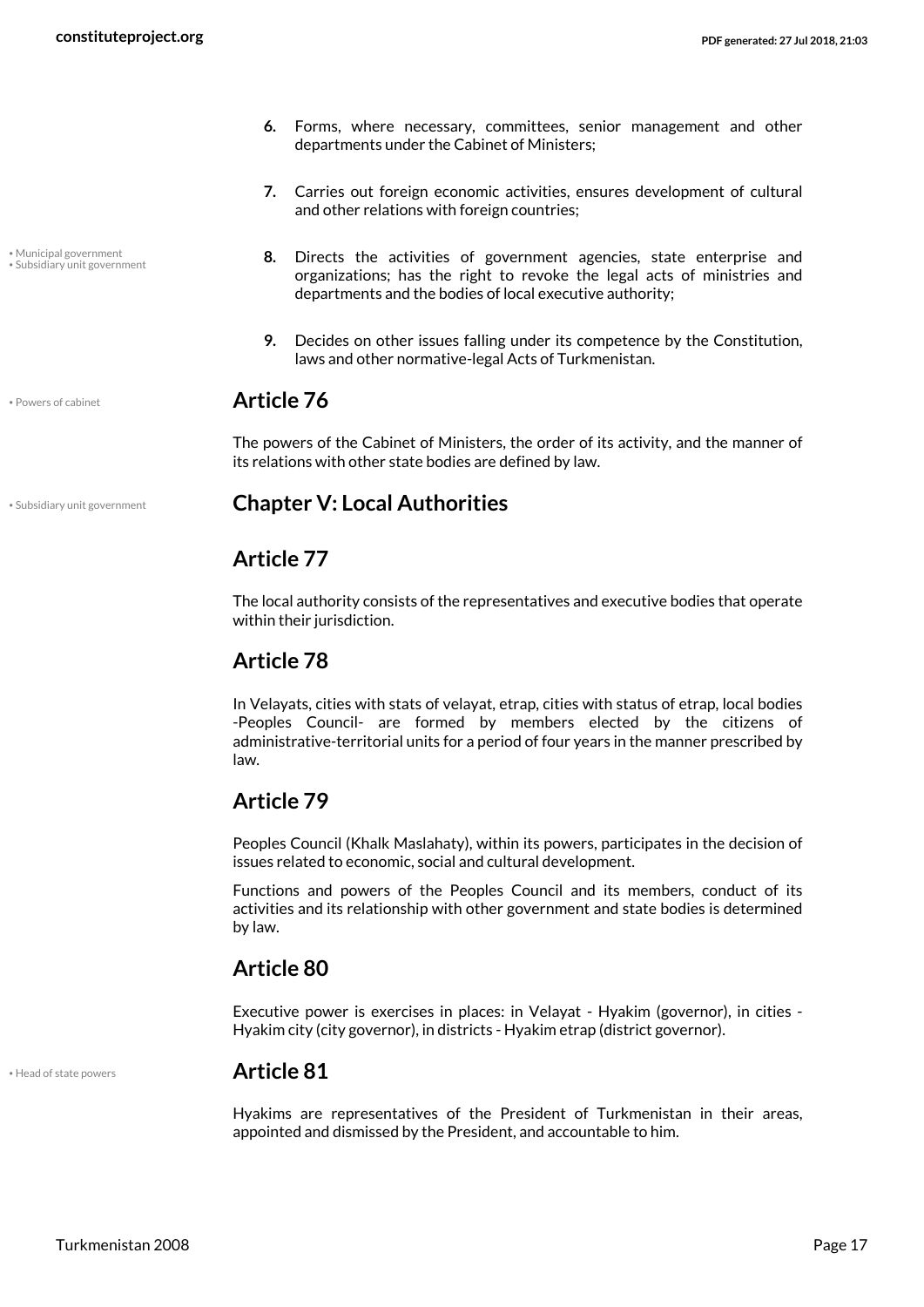Hyakims manage activities of on-ground executive authority, ensure execution of the Constitution and laws of Turkmenistan, Acts of the President and the Cabinet of Ministers, and decisions of Mejlis [in their areas of jurisdiction]. Hyakims, within the limits of their competence, take necessary decisions for management in their subordinated territory.

## **Article 83**

Functions and powers of Hyakims, their activities and relationship with other bodies of authority and government, are determined by law.

## <span id="page-17-0"></span>**Section IV: Local Self-Government**

• Municipal government

## <span id="page-17-1"></span>**Article 84**

The system of local self-government is formed by the Gengeshes and the bodies of territorial public self-government.

Gengeshes are representative bodies of people's power in etrap, settlement and Gengeshlyk. Members of the Gengesh are elected directly by citizens for a period of three years.

## **Article 85**

Gengeshes are independent in their activity. Mutual relations with the bodies of authority and government are dealt with in accordance with the laws of Turkmenistan.

## **Article 86**

Gengeshes:

- **1.** Determine the basic directions of economic, social and cultural development of their territories;
- **2.** Create and approve the budget and report on its performance;
- **3.** Establish local taxes and the manner of their charging;
- <span id="page-17-2"></span>**4.** Define measures for rational use of natural resources and environmental protection;
- **5.** Deal with other issues assigned by law to them.

The decisions taken by Gengeshes within the limits of their competence are binding in their territory.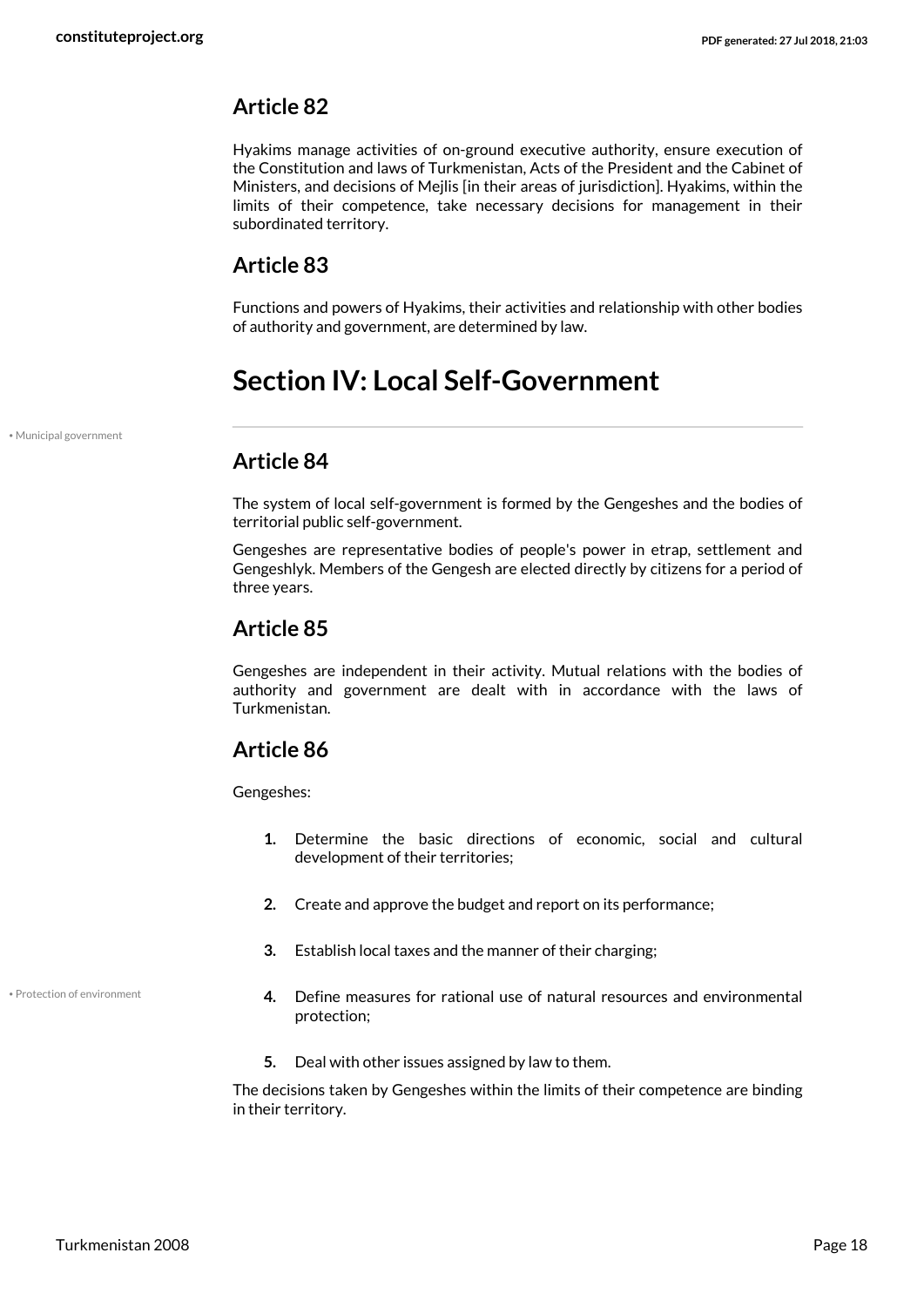Gengesh elects Archyn (Gengesh Head) from its members, who supervises the work of the Gengesh and is accountable to it.

Archyn enforces the decisions of the Gengesh, Acts of the state and government authorities, and addresses the issues of local importance.

## **Article 88**

The order of the activity of Gengesh, and other bodies of local self-government, is defined by law.

## <span id="page-18-0"></span>**Section V: Election System, Referendum**

<span id="page-18-1"></span>Elections of the President of Turkmenistan, deputies of Mejlis, members of the Peoples Council and Gengesh are universal and equal. The citizens of Turkmenistan, having reached the age of 18, have the right to vote; each voter has one vote.

Citizens recognized by the court as incompetent, persons serving sentence in prisons, do not participate in elections. Limiting the electoral rights of citizens in other cases is not acceptable, and is punishable by law.

<span id="page-18-10"></span><span id="page-18-5"></span><span id="page-18-2"></span>A citizen of Turkmenistan who has attained the age of 25 and has lived [continuously] in Turkmenistan for the past ten years, can be elected as deputy of Mejlis. The requirements for candidates for membership of Mejlis, Peoples Council and Gengesh are defined by the laws of Turkmenistan.

## **Article 91**

Elections are direct; the elected persons are elected directly by the citizens.

## • Secret ballot **Article 92**

Voting in elections is by secret ballot, manipulation of the will of the voters during voting is not permitted.

<span id="page-18-3"></span>The right to nominate candidates belongs to political parties, public associations and citizens' groups, exercised in accordance with laws of Turkmenistan.

### • Referenda **Article 94**

National and local referendums can be carried out for decision of major questions of state and public life.

Decisions adopted by referendums may be repealed or amended only through referendum.

• Head of state selection **Article 89** • First chamber selection

- Municipal government
- <span id="page-18-8"></span>
- Subsidiary unit government<br>• Restrictions on voting

• Claim of universal suffrage

• Minimum age for first chamber **Article 90** 

<span id="page-18-6"></span>

• Eligibility for first chamber<br>• Municipal government<br>• Subsidiary unit government

<span id="page-18-9"></span>

<span id="page-18-4"></span>• Head of state selection **Article 93** • First chamber selection

<span id="page-18-7"></span>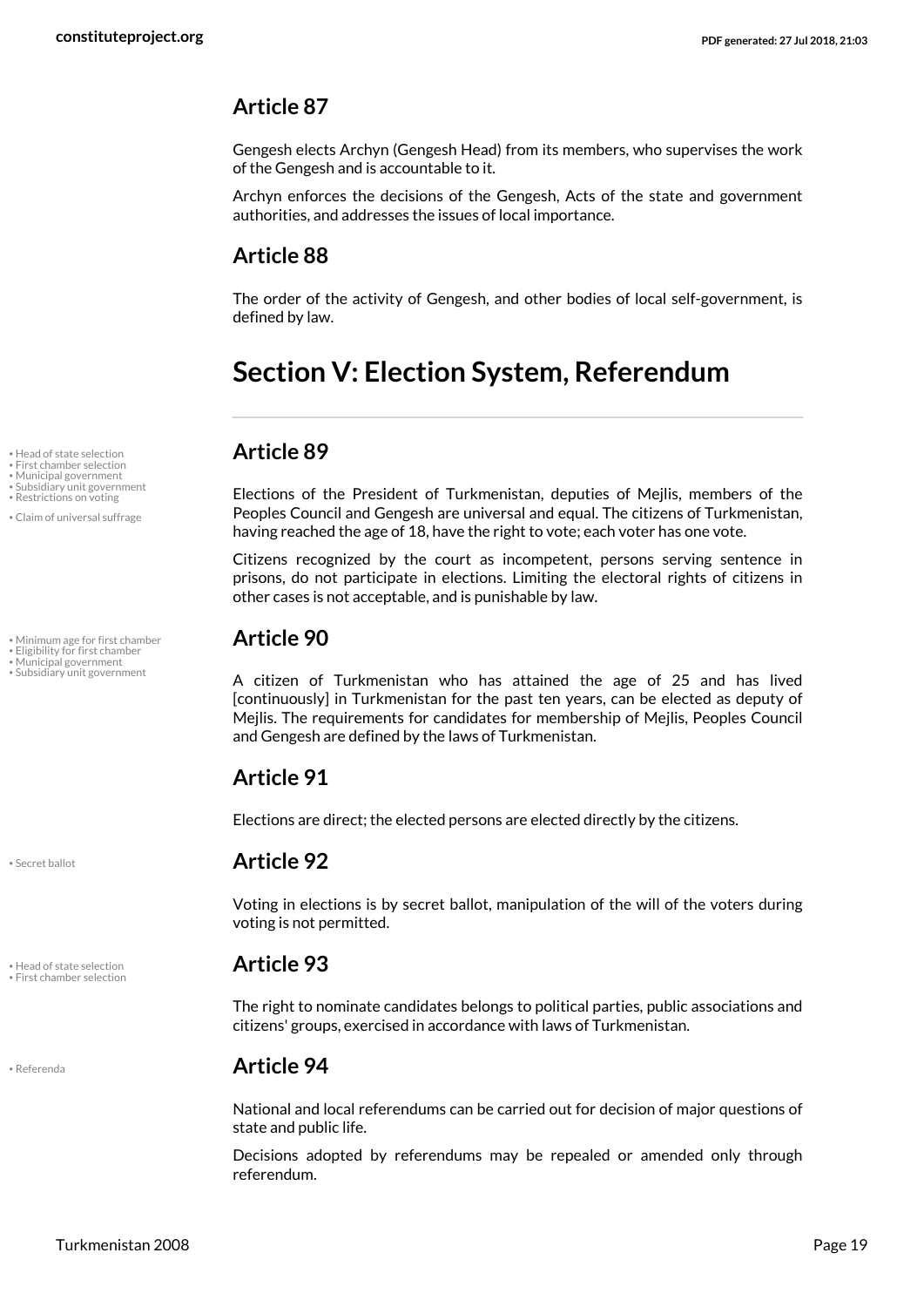| • Legislative initiatives by citizens |  |
|---------------------------------------|--|
| • Referenda                           |  |

### <span id="page-19-4"></span>• Legislative initiatives by citizens **Article 95** • Referenda

The right to conduct national referendum belongs to the Mejlis of Turkmenistan on proposal of at least two-third of its established deputies, or on the petition of no less than 250000 eligible voters.

<span id="page-19-5"></span>

<span id="page-19-1"></span>• Claim of universal suffrage

### • Municipal government **Article 96**

The right to conduct local referendum belongs to Gengesh on its territory, or at the suggestion of no less than one quarter of voters residing in that territory.

### • Referenda **Article 97**

<span id="page-19-8"></span>• Secret ballot **Contract of the Referendums are held through universal, equal, direct and secret vote.** Citizens of Turkmenistan with electoral rights can participate in referendums.

## <span id="page-19-7"></span><span id="page-19-2"></span>• Emergency provisions **Article 98** • Referenda

Conduct of elections, national and local referendums, is determined by law. The elections and referendums are not held during a state of emergency.

## <span id="page-19-0"></span>**Section VI: Judiciary**

## **Article 99**

The judicial authority in Turkmenistan belongs only to the courts.

The judiciary is intended to guard the citizens' rights and freedoms, protected under the state laws and public interests.

## <span id="page-19-9"></span>• Structure of the courts **Article 100**

The judicial power is exercised by the Supreme Court of Turkmenistan and other courts, established by law.

The establishment of emergency courts and other structures, empowered as court, is not permitted.

<span id="page-19-3"></span>

• Supreme court selection • Supreme court term length • Ordinary court selection

### • Judicial independence **Article 101**

Judges are independent; they are subject only to law and are guided by inner belief. Interference in the work of judges, by whichever side, is unacceptable and punishable by law. The immunity of judges is guaranteed by law.

### • Supreme/ordinary court judge removal **Article 102**

<span id="page-19-12"></span><span id="page-19-11"></span><span id="page-19-10"></span><span id="page-19-6"></span>Judges are appointed by the President of Turkmenistan. The order of appointment and dismissal, and the terms of their office, are determined by law.

Judges can be removed from office prior to the expiration of their term only on grounds specified by law.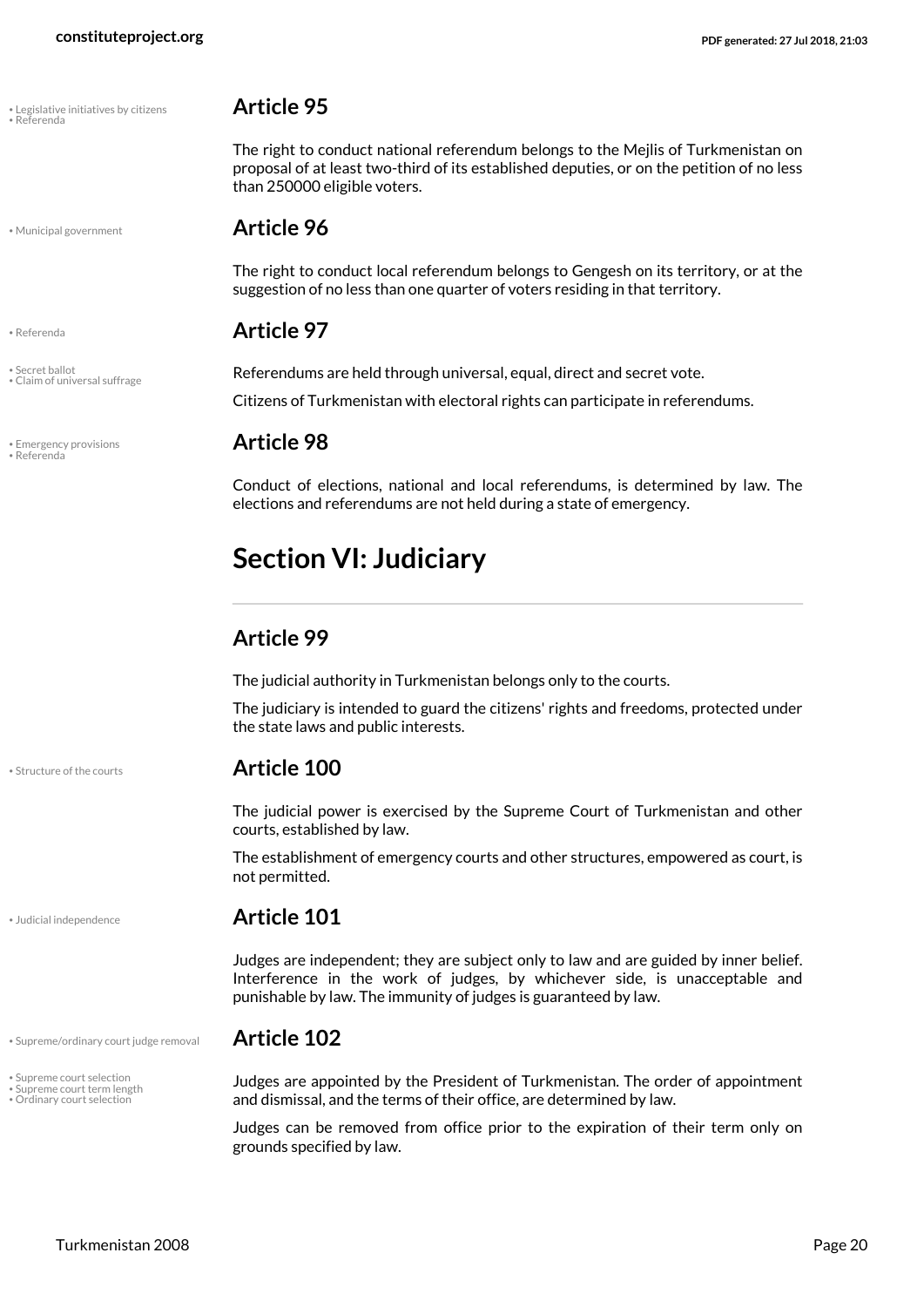Judges cannot hold any other paid post, except for teaching and research.

## **Article 104**

Cases in the court are dealt with collectively [bench], and in cases stipulated by law, by a single judge.

<span id="page-20-5"></span>• Right to public trial **Article 105**

The trials are held in open court. Hearing in closed session is permitted only in cases specified by law, in compliance with all the rules of the procedure.

• Trial in native language of accused **Article 106**

<span id="page-20-7"></span>Judicial proceedings are conducted in the state language. Those involved in the case and not speaking the language of the proceedings, have the right to get familiar with the case material and the judicial proceedings through an interpreter, as well as the right to speak in the court in their native language.

### <span id="page-20-4"></span>• Right to fair trial **Article 107**

<span id="page-20-2"></span>Justice is dispensed on the basis of equality and rights of defence.

The parties have the right to appeal the decisions, sentences and other verdicts of the courts of Turkmenistan. • Right to appeal judicial decisions

## <span id="page-20-3"></span>• Right to counsel **Article 108**

The right to professional legal assistance is recognized at any stage of the legal proceedings.

The legal aid to citizens and organizations is rendered by lawyers, and other individuals and organizations.

## <span id="page-20-6"></span>• Supreme court powers **Article 109**

<span id="page-20-0"></span>The competence, formation and procedures of the court are defined by law.

## **Section VII: The Prosecutor's Office**

<span id="page-20-1"></span>• Attorney general

## **Article 110**

The supervision of precise and uniform enforcement of the laws ofTurkmenistan, Acts of the President of Turkmenistan and the Cabinet of Ministers, decisions of the Mejlis, is vested in the Prosecutor General of Turkmenistan, and his subordinate prosecutors.

The public prosecutor participates in the disposal of legal cases in the court on the basis of and in the order established by law.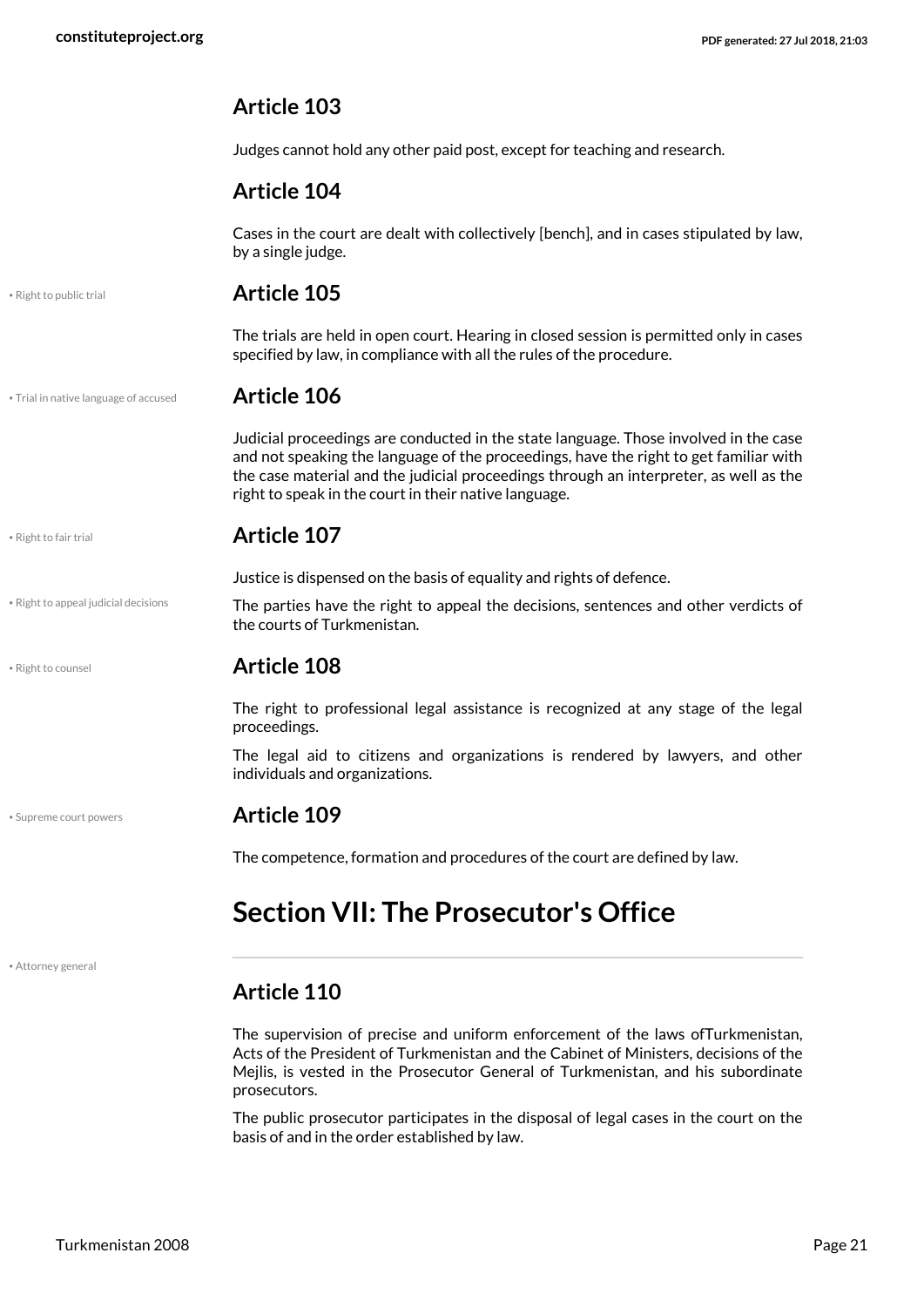The Prosecutor General's office oversees the legality of operational and investigative activities, and investigation of criminal cases.

## **Article 112**

The uniform, centralized, system of prosecutors' offices is headed by the Prosecutor General of Turkmenistan.

The order of appointment to and dismissal from office, the terms of the office of prosecutors, are determined by law.

## **Article 113**

The Prosecutor General of Turkmenistan and his subordinate prosecutors, in exercising their powers, are guided by law only.

## **Article 114**

The competence, order of formation, and activity of the bodies of the offices of the prosecutors are defined by law.

## <span id="page-21-0"></span>**Section VIII: Final Provisions**

## **Article 115**

The laws and other legal Acts of state bodies and officials are issued on the basis of and in accordance with the Constitution.

In case of divergence between the rules specified in the Constitution and the laws, the provisions of the Constitution will apply.

## • Unamendable provisions **Article 116**

<span id="page-21-3"></span>The constitutional provisions on the form of governance as a presidential republic cannot be changed.

<span id="page-21-2"></span>• Constitution amendment procedure **Article 117** • Referenda

<span id="page-21-1"></span>The Acts to amend the Constitution shall be considered adopted if voted for by at least two-third of the established deputies of Mejlis, or in case of a national referendum, if supported by more than half of the participating citizens of Turkmenistan.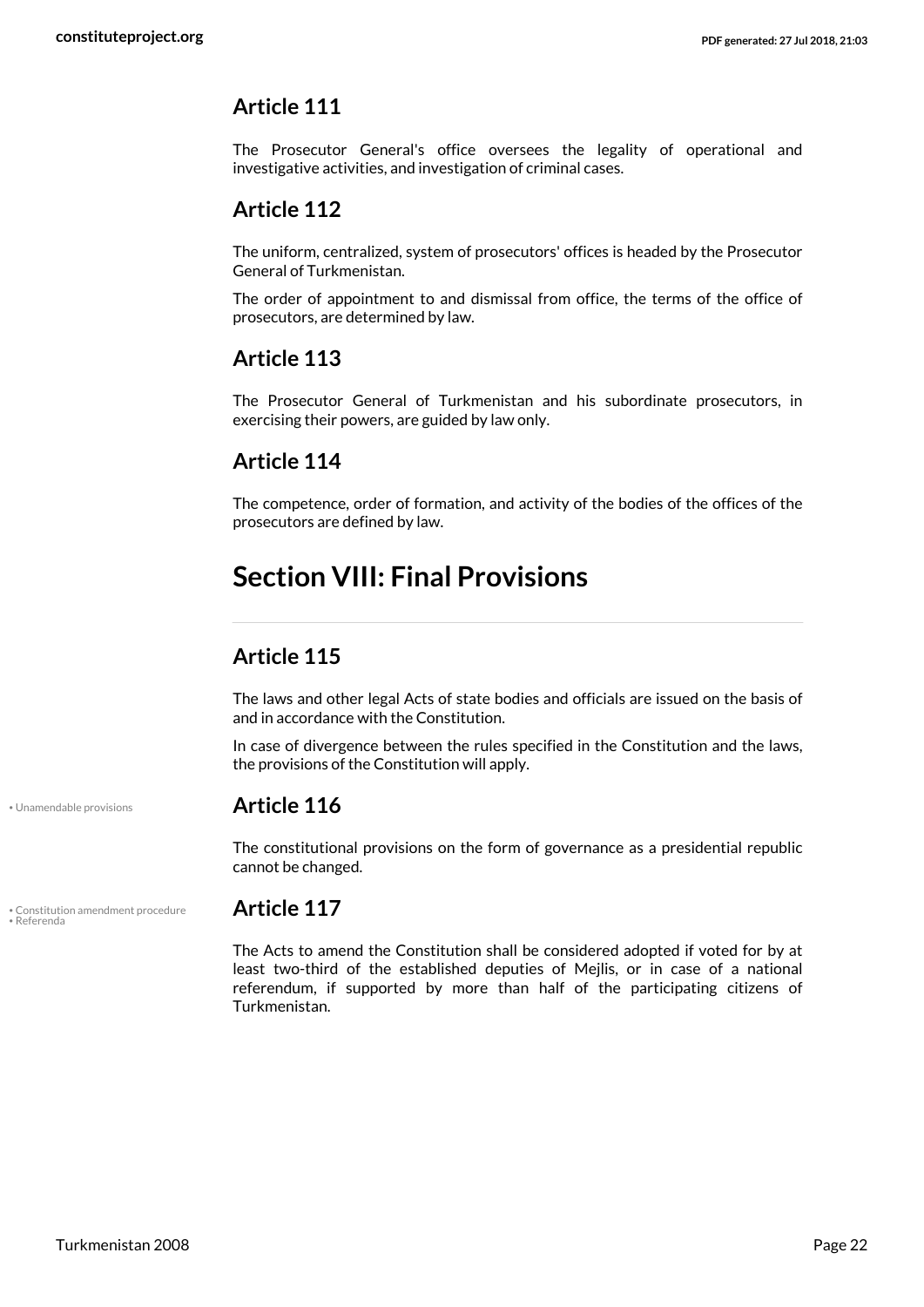## **Topic index**

### A

| B |  |
|---|--|
|   |  |
|   |  |
|   |  |
| C |  |
|   |  |
|   |  |
|   |  |
|   |  |
|   |  |
|   |  |
|   |  |
|   |  |
|   |  |
|   |  |
|   |  |
| D |  |
|   |  |
|   |  |
|   |  |
|   |  |
|   |  |
| E |  |
|   |  |
|   |  |
|   |  |
|   |  |
|   |  |
|   |  |
|   |  |
|   |  |
|   |  |
|   |  |
|   |  |

Equality regardless of origin . . . . . . . . . . . . . . . . . . . . . . . . . . . . . . . . . . . . . . . . . . . . . . . . . . [6](#page-5-5)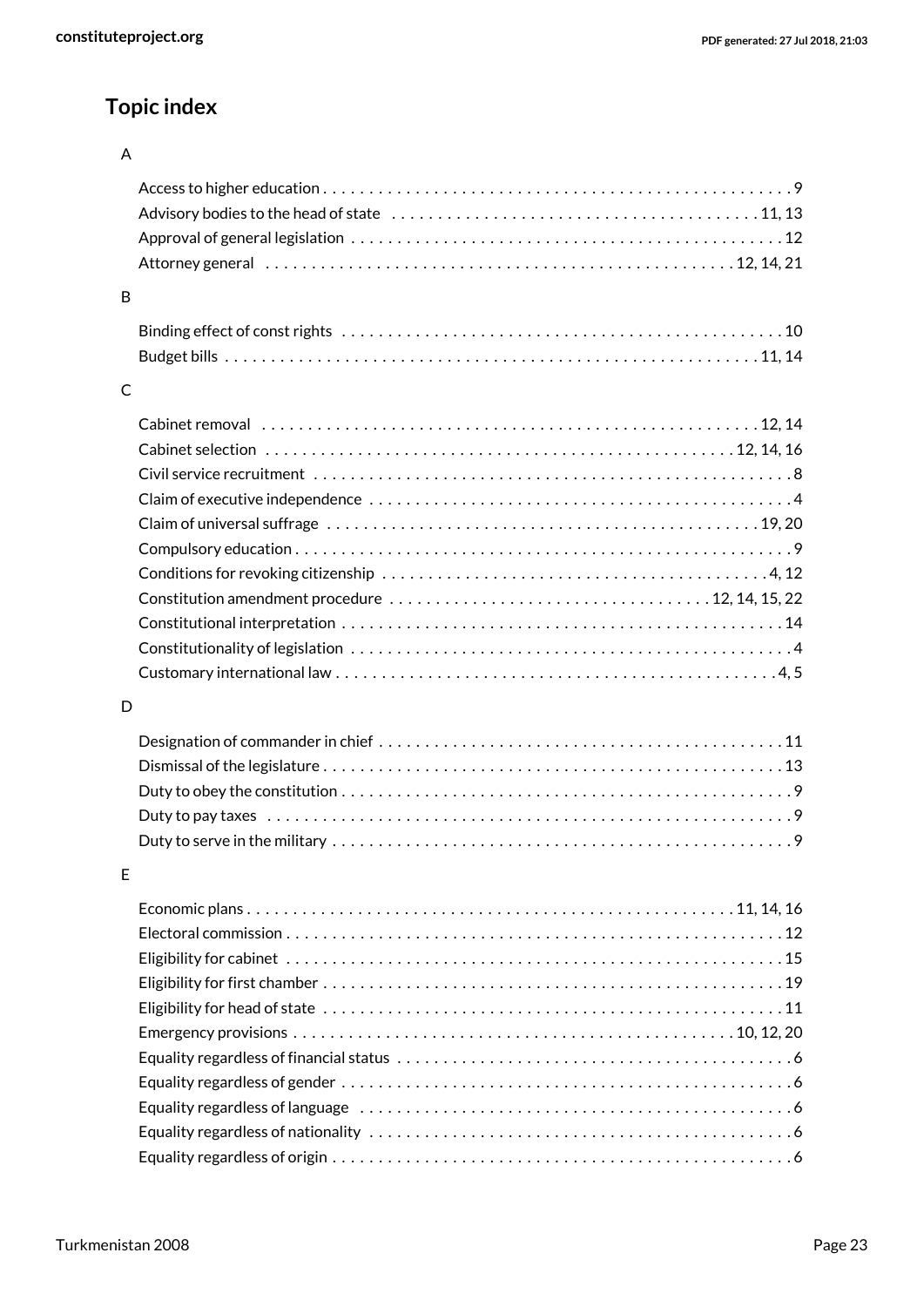| F |                                                                                                            |
|---|------------------------------------------------------------------------------------------------------------|
|   |                                                                                                            |
|   |                                                                                                            |
|   |                                                                                                            |
|   |                                                                                                            |
|   |                                                                                                            |
|   |                                                                                                            |
|   |                                                                                                            |
|   |                                                                                                            |
|   |                                                                                                            |
|   |                                                                                                            |
| G |                                                                                                            |
|   |                                                                                                            |
| H |                                                                                                            |
|   |                                                                                                            |
|   |                                                                                                            |
|   |                                                                                                            |
|   | Head of state powers $\dots\dots\dots\dots\dots\dots\dots\dots\dots\dots\dots\dots\dots\dots\dots\dots$    |
|   |                                                                                                            |
|   |                                                                                                            |
|   | Head of state selection $\dots\dots\dots\dots\dots\dots\dots\dots\dots\dots\dots\dots\dots\dots\dots\dots$ |
|   |                                                                                                            |
|   |                                                                                                            |
| I |                                                                                                            |
|   |                                                                                                            |
|   |                                                                                                            |
|   |                                                                                                            |
|   |                                                                                                            |
|   |                                                                                                            |
|   |                                                                                                            |
| J |                                                                                                            |
|   |                                                                                                            |
|   |                                                                                                            |
| L |                                                                                                            |
|   |                                                                                                            |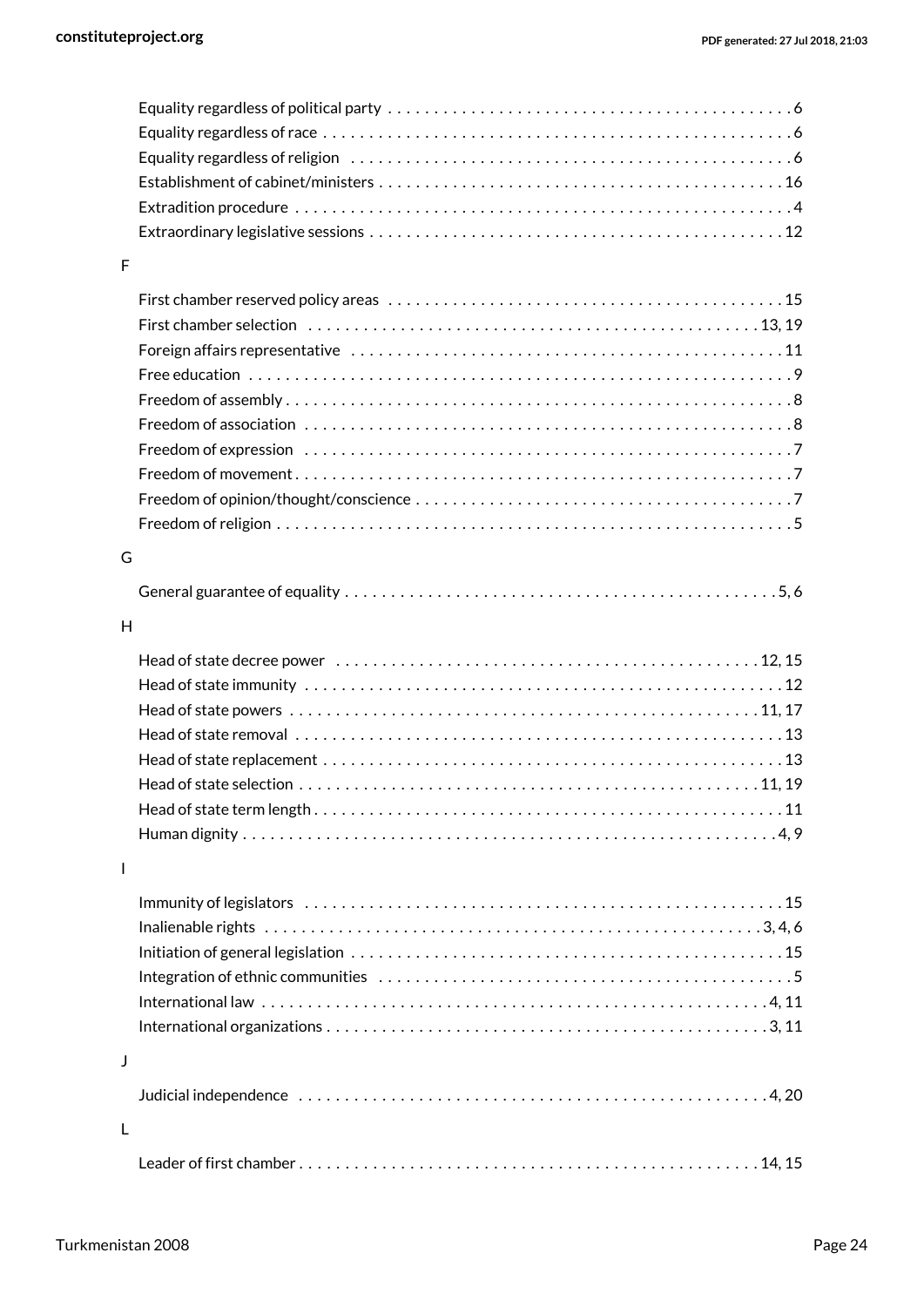| M |                                                                                                               |
|---|---------------------------------------------------------------------------------------------------------------|
|   |                                                                                                               |
|   |                                                                                                               |
|   |                                                                                                               |
|   |                                                                                                               |
| N |                                                                                                               |
|   |                                                                                                               |
|   |                                                                                                               |
|   |                                                                                                               |
|   |                                                                                                               |
| O |                                                                                                               |
|   |                                                                                                               |
|   |                                                                                                               |
|   |                                                                                                               |
|   |                                                                                                               |
|   |                                                                                                               |
| P |                                                                                                               |
|   |                                                                                                               |
|   |                                                                                                               |
|   |                                                                                                               |
|   |                                                                                                               |
|   |                                                                                                               |
|   |                                                                                                               |
|   |                                                                                                               |
|   |                                                                                                               |
|   |                                                                                                               |
|   |                                                                                                               |
|   |                                                                                                               |
|   |                                                                                                               |
|   |                                                                                                               |
|   | Protection of stateless persons $\dots\dots\dots\dots\dots\dots\dots\dots\dots\dots\dots\dots\dots\dots\dots$ |
|   |                                                                                                               |
|   |                                                                                                               |
| R |                                                                                                               |
|   |                                                                                                               |
|   |                                                                                                               |
|   |                                                                                                               |

Referenda . . . . . . . . . . . . . . . . . . . . . . . . . . . . . . . . . . . . . . . . . . . . . . . . [12](#page-11-14), [13,](#page-12-6) [14](#page-13-10), [19,](#page-18-7) [20,](#page-19-7) [22](#page-21-2)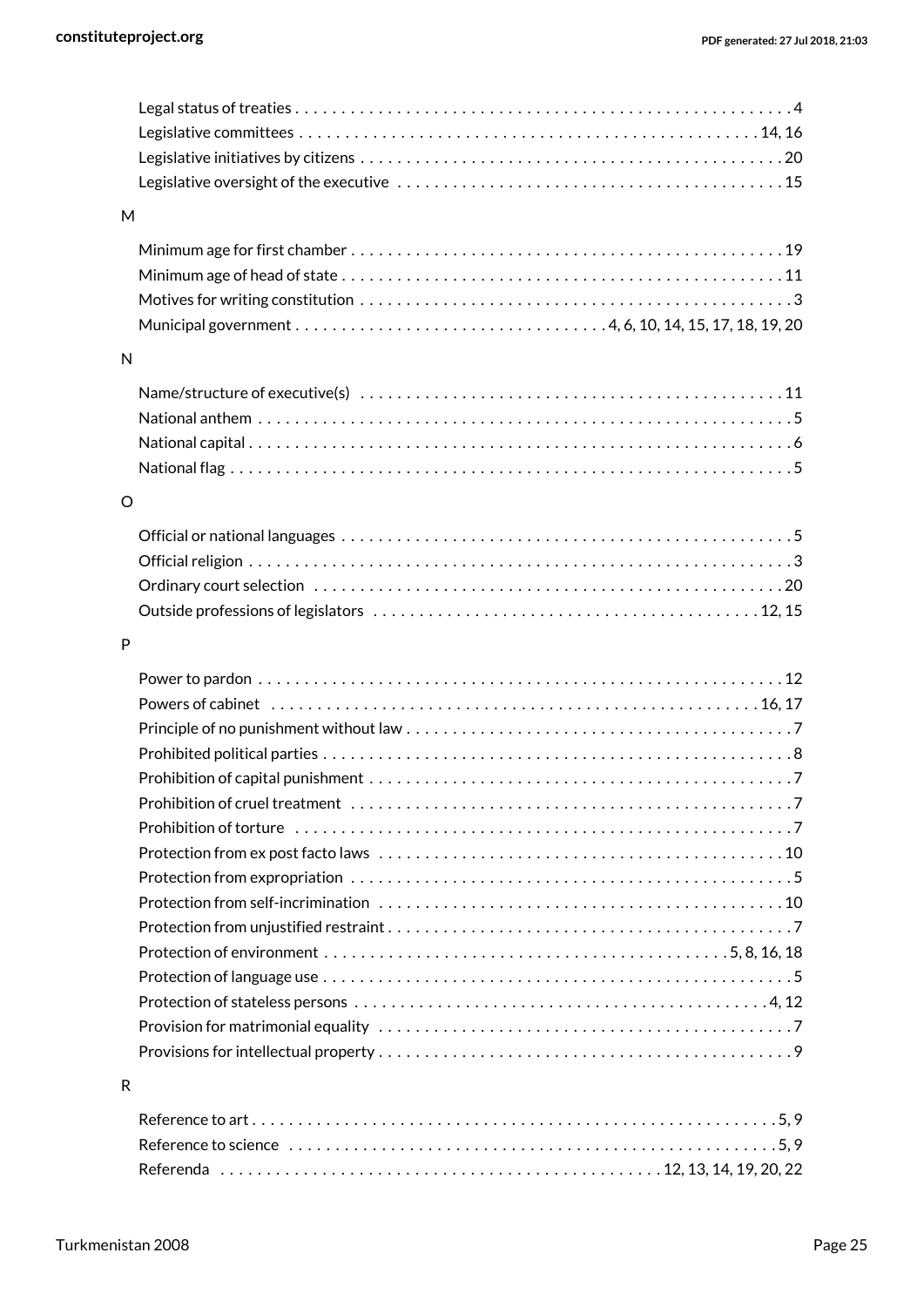### S